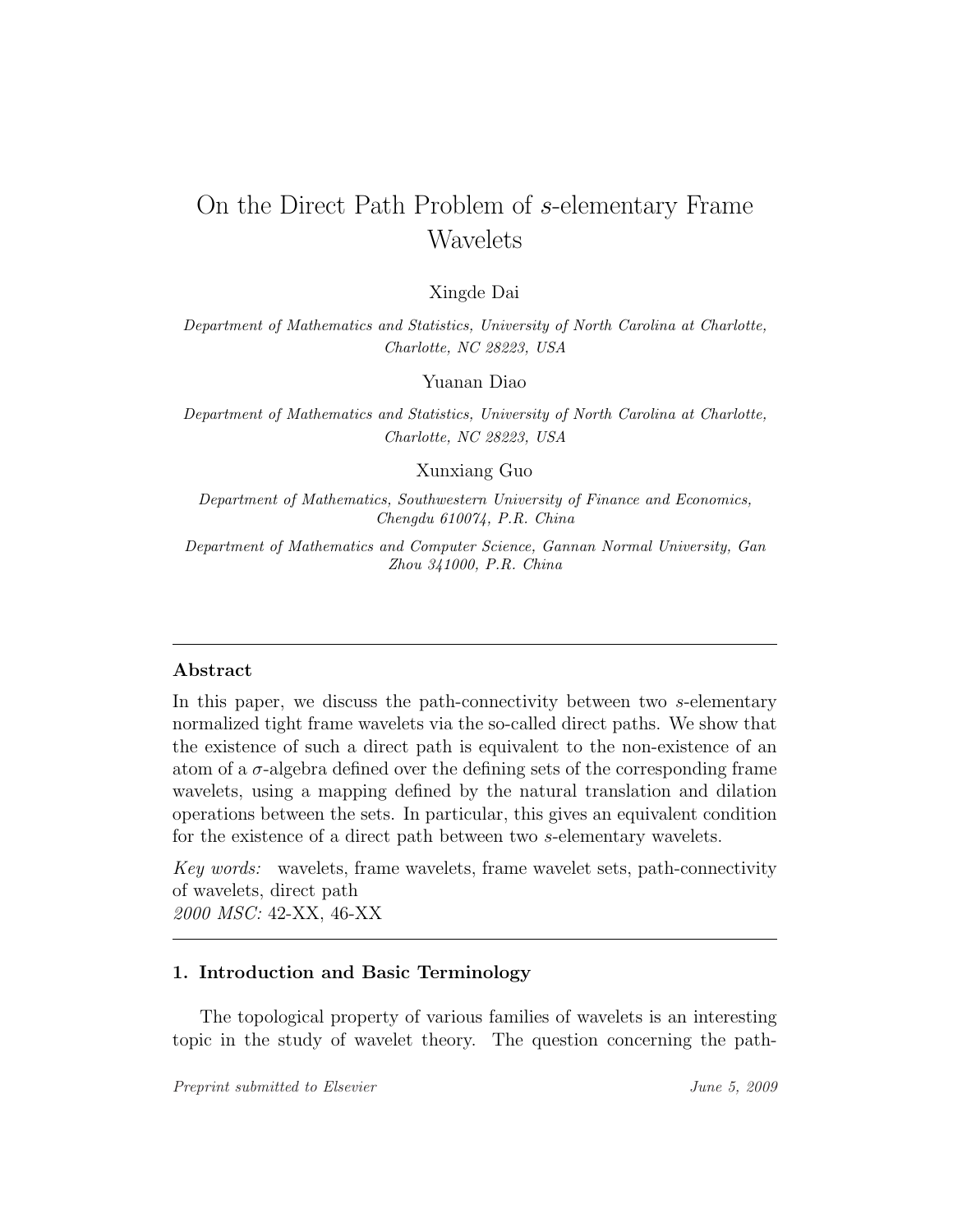connectedness of the set of all orthonormal wavelets was first raised in [8]. Similar questions were raised and studied in [5, 13, 15, 16, 17] about the set of all MRA-wavelets, tight frame wavelets, MRA tight frame wavelets and s-elementary frame wavelets. In [13, 17], it is shown that the set of MRAwavelets is path-connected. In [16], it is shown that the set of s-elementary wavelets are path-connected. The proofs of these theorems were based on the complete characterizations of the MRA-wavelets and s-elementary wavelets. While the complete characterization of the s-elementary frame wavelets is still an open question, it has been shown that the set of s-elementary frame wavelets is path-connected as well [5]. In most works mentioned above, the connecting paths constructed to connect the two given s-elementary wavelets or s-elementary frame wavelets usually involve measurable sets other than the two sets defining the two s-elementary wavelets or s-elementary frame wavelets. The question whether such a path can always be constructed using only the two sets defining the two s-elementary wavelets or s-elementary frame wavelets is raised in  $[1]$ . A path with such a property is called a *direct* path. In this paper, we are mainly concerned with the direct path problem between two s-elementary normalized tight frame wavelets.

Let  $\mathbb H$  be a Hilbert space. A set of elements  $\{e_i\}$  is called a *frame* of  $\mathbb H$  if there exist two positive constants  $0 < A \leq B$  such that

$$
A||f||^2 \le \sum_i |\langle f, e_i \rangle|^2 \le B||f||^2 \tag{1.1}
$$

for all  $f \in \mathbb{H}$ . The supremum of all such numbers A and the infimum of all such numbers B are called the *frame bounds* of the frame and are denoted by  $A_0$  and  $B_0$  respectively.  $\{e_i\}$  is called a *tight* frame when  $A_0 = B_0$  and is called a *normalized tight* frame when  $A_0 = B_0 = 1$ . Frames can be regarded as the generalizations of orthonormal bases of Hilbert spaces.

Let  $T$  and  $D$  be the translation and dilation unitary operators acting on  $L^2(\mathbb{R})$  defined by

$$
(Tf)(t) = f(t-1) \text{ and } (Df)(t) = \sqrt{2}f(2t), \forall f \in L^{2}(\mathbb{R})
$$

and let  $\mathcal F$  be the (unitary) Fourier-Plancherel transform defined by

$$
(\mathcal{F}f)(s) = \frac{1}{\sqrt{2\pi}} \int_{\mathbb{R}} e^{-ist} f(t) dt, \forall f \in L^{2}(\mathbb{R}) \cap L^{1}(\mathbb{R}).
$$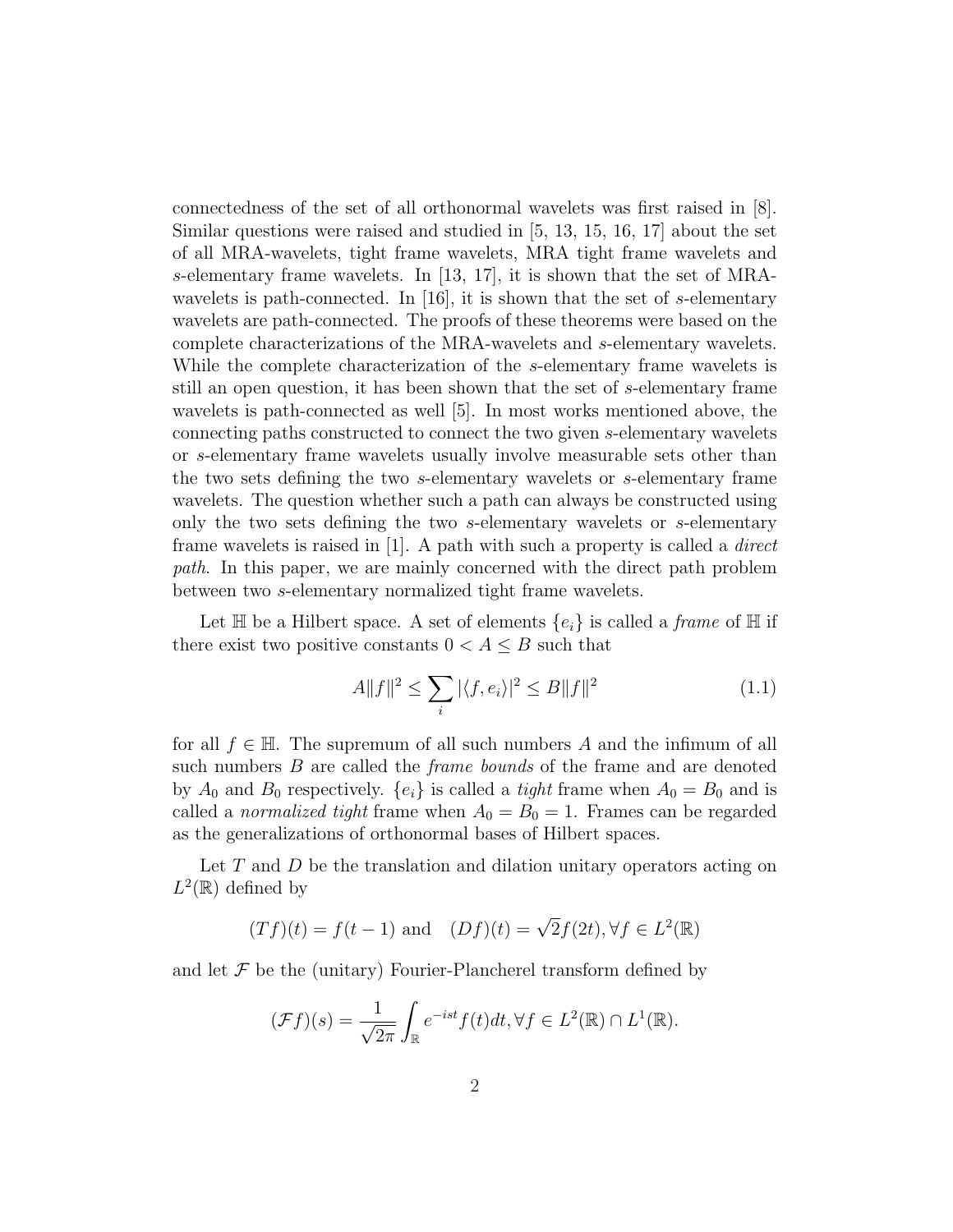$\mathcal{F}(f)$  is sometimes written as  $\widehat{f}$  as well. An *orthonormal wavelet* of  $L^2(\mathbb{R})$  is a function  $\psi(t)$  in  $L^2(\mathbb{R})$  with unit norm such that  $\{2^{\frac{n}{2}}\psi(2^n t - \ell) : n, \ell \in \mathbb{Z}\} =$  $\{D^nT^{\ell}\psi : n, \ell \in \mathbb{Z}\}\$ constitutes an orthonormal basis for  $L^2(\mathbb{R})$ . Similarly,  $\psi(t) \in L^2(\mathbb{R})$  is called a normalized tight frame wavelet if  $\{2^{\frac{n}{2}}\psi(2^n t - \ell)$ .  $n, \ell \in \mathbb{Z}$  =  $\{D^nT^{\ell}\psi : n, \ell \in \mathbb{Z}\}\$ is a normalized tight frame of  $L^2(\mathbb{R})$ . Let us denote the set of all orthonormal wavelets of  $L^2(\mathbb{R})$  by W and the set of all normalized tight frame wavelets by  $\mathcal N$ . Notice that the set of all MRAwavelets is a subset of W and W is a subset of N. Although it is shown that the set of MRA-wavelets is path-connected [13, 17], the path-connectedness of  $W$  and  $\mathcal N$  remains an open question at this time.

Let E be a Lebesgue measurable set of finite measure and  $\chi_E$  be the corresponding characteristic function. If the function  $\psi_E \in L^2(\mathbb{R})$  defined by  $\widehat{\psi_E} = \frac{1}{\sqrt{2}}$  $\frac{1}{2\pi}\chi_E$  is an orthonormal wavelet for  $L^2(\mathbb{R})$ , then the set E is called a wavelet set and the corresponding function  $\psi_E$  is called an s-elementary wavelet. Similarly, if the function  $\psi_E \in L^2(\mathbb{R})$  is a normalized tight frame wavelet for  $L^2(\mathbb{R})$ , then the set E is called a normalized tight frame wavelet set (or NTFW set for short) and the corresponding function  $\psi_E$  is called an s-elementary normalized tight frame wavelet (or s-elementary NTF wavelet for short).

For the sake of convenience, let us introduce the following concepts and terms. More details can be found in [3].

Let E be a measurable set.  $x, y \in E$  are  $\stackrel{\delta}{\sim}$  equivalent if  $x = 2^n y$  for some integer n. The δ-index of a point x in E is the number of elements in its  $\stackrel{\delta}{\sim}$ equivalent class and is denoted by  $\delta_E(x)$ . Let  $E(\delta, k) = \{x \in E : \delta_E(x) = k\},$ then E is the disjoint union of the sets  $E(\delta, k)$ . Furthermore, each  $E(\delta, k)$  $(k \geq 1)$  is Lebesgue measurable and is a disjoint union of k measurable sets  $\{E^j(\delta,k)\}\,$ ,  $1 \leq j \leq k$ , such that  $E^j(\delta,k) \stackrel{\delta}{\sim} E^{j'}(\delta,k)$  for any  $1 \leq j, j' \leq k$ . If we let  $\Delta(E) = \bigcup_{k \in \mathbb{Z}} E^{(1)}(\delta, k)$ , then every point in it has  $\delta$ -index one (within  $\Delta(E)$  itself). Furthermore, we have  $\cup_{k\in\mathbb{Z}} 2^k E = \cup_{k\in\mathbb{Z}} 2^k \Delta(E)$ . A set E is called a 2-dilation generator of R if  $E = E(\delta, 1)$  and  $\cup_{k \in \mathbb{Z}} 2^k E = \mathbb{R}$ . A 2dilation generator for a subset of  $\mathbb R$  that is invariant under 2-dilation can be similarly defined. Two sets E and F with  $E = E(\delta, 1)$  and  $F = F(\delta, 1)$  are said to be 2-dilation equivalent (and also denoted by  $E \overset{\delta}{\sim} F$ ) if every point in E is  $\stackrel{\delta}{\sim}$  to a point in F and vice versa.

In the case of translation, we say that  $x, y \in E$  are  $2\pi$ -translation equiv-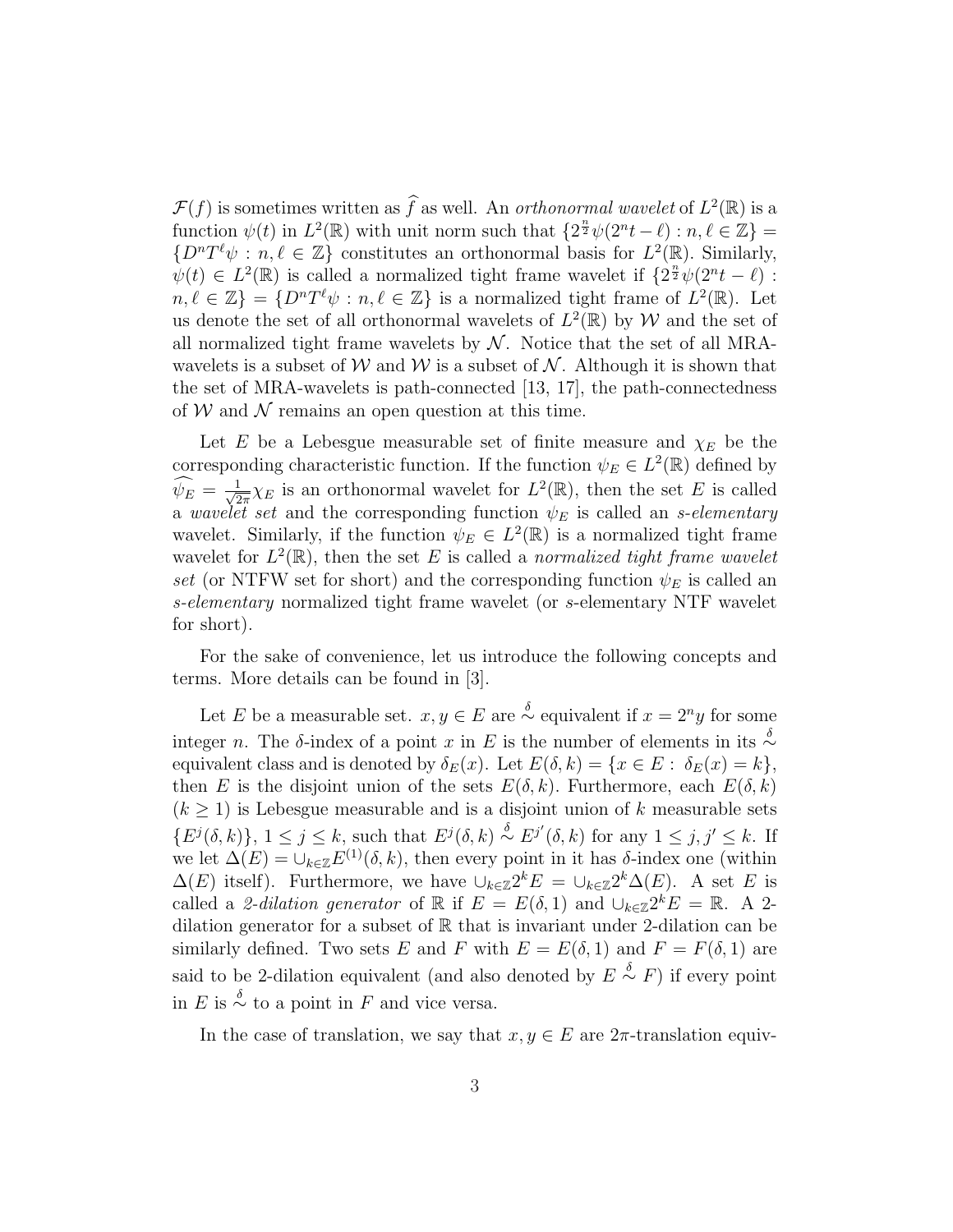alent, denoted by  $x \stackrel{\tau}{\sim} y$ , if  $x = y + 2n\pi$  for some integer n. The  $\tau$ -index of a point x in E is the number of elements in its  $\sim$  equivalent class and is denoted by  $\tau_E(x)$ . Let  $E(\tau, k) = \{x \in E : \tau_E(x) = k\}$ . Then E is the disjoint union of the (measurable) sets  $E(\tau, k)$ . Two sets E and F with  $E = E(\tau, 1)$ and  $F = F(\tau, 1)$  are said to be 2 $\pi$ -translation equivalent (and denoted by  $E \sim F$ ) if every point in E is  $\sim$  to a point in F and vice versa. Finally, each  $E(\tau, k)$  is a disjoint union of k measurable sets  $\{E^{(j)}(\tau, k)\}, 1 \leq j \leq k$ , such that  $E^{(j)}(\tau, k) \overset{\tau}{\sim} E^{j'}(\tau, k)$  for any  $1 \leq j, j' \leq k$ .

The following lemma (quoted from [3]) is needed for the proof of our main results. It characterizes the normalized tight frame wavelet sets (and the s-elementary wavelet sets). Part of the result can also be found in [12].

**Lemma 1.1.** Let  $E$  be a Lebesgue measurable set with finite measure. Then E is a normalized tight frame wavelet set if and only if the following three conditions hold: (1)  $E = E(\tau, 1)$ ; (2)  $E = E(\delta, 1)$  and (3)  $\cup_{k \in \mathbb{Z}} 2^k E = \mathbb{R}$ . Furthermore, E is an s-elementary wavelet set if and only if (4)  $\mu(E) = 2\pi$ in addition to the above three conditions (where  $\mu$  is the Lebesque measure).

## 2. The Core of Two NTFW Sets

In this section we introduce a key concept, namely the *core* of a pair of NTFW sets.

**Definition 2.1.** Two measurable sets  $E$ ,  $F$  are said to be *compatible* if they satisfy the following conditions:

- (1)  $E = E(\tau, 1) = E(\delta, 1), F = F(\tau, 1) = F(\delta, 1);$
- (2)  $E \sim F$ ,  $E \sim F$ ;
- $(3) E \cap F = \emptyset.$

Thus, if E and F are compatible, then both  $\tau$  and  $\delta$  are one-to-one and onto maps from E to F (modulo a null set). Let  $f = \tau^{-1} \circ \delta$ , then f is a one-to-one and onto map from  $E$  to itself. A measurable subset  $G$  of  $E$  is called invariant under the map f if we have  $f(G) = G$ . We are interested in such special subsets of  $E$  and will denote the collection of all subsets of  $E$ that are invariant under  $f$  by  $\mathcal A$ . We have the following lemmas.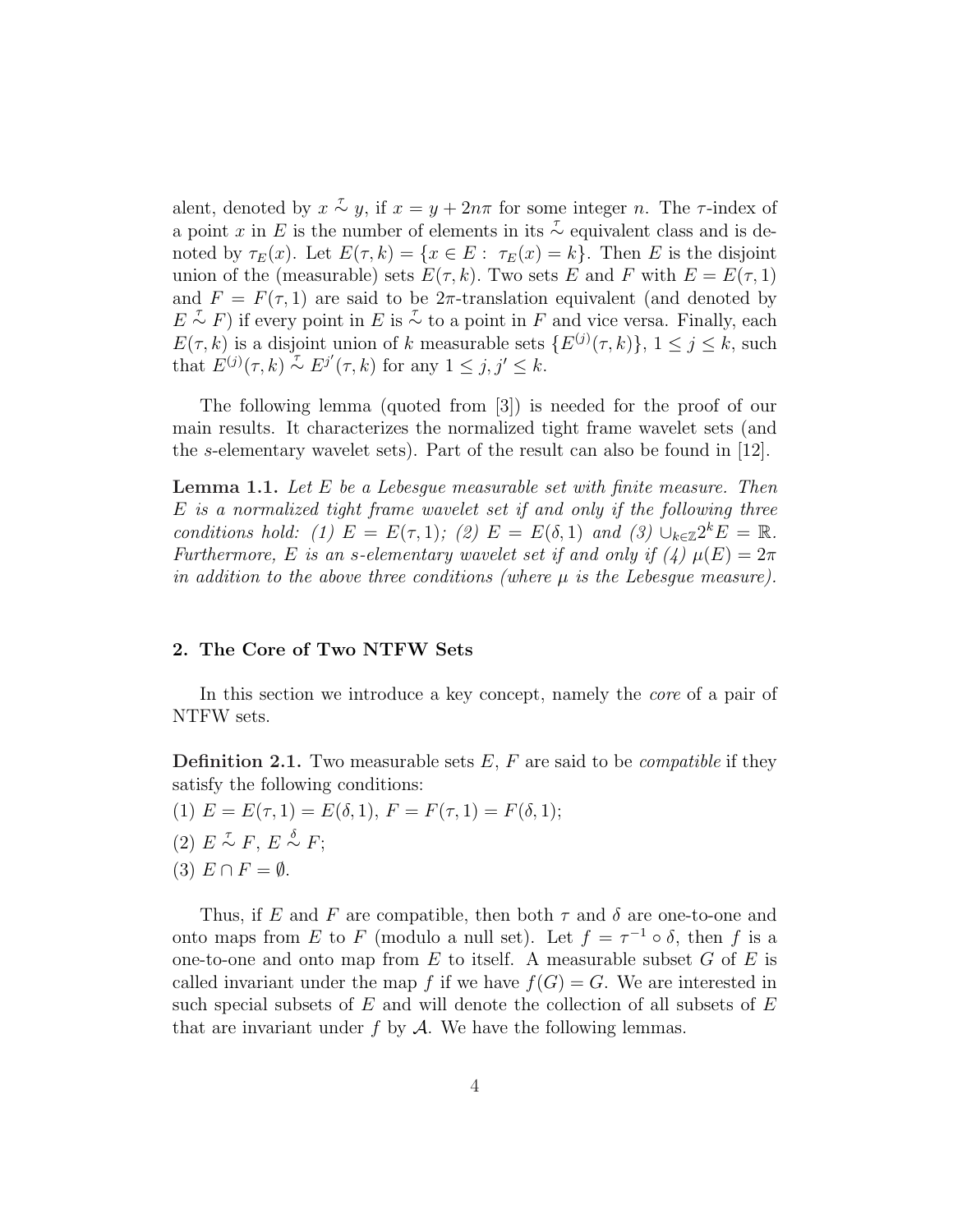**Lemma 2.2.** If G is a measurable subset of E, then  $f(G)$  is also measurable.

*Proof.* Let G is a measurable subset of E, then

$$
f(G) = \cup_{k \in \mathbb{Z}} ((\delta(G) + 2k\pi) \cap E)
$$

where  $\delta(G) = F \cap (\cup_{j \in \mathbb{Z}} 2^{j}E)$ . Thus  $f(G)$  is measurable since  $\delta(G)$  (hence each  $\delta(G) + 2k\pi$  is measurable.  $\Box$ 

Lemma 2.3. A is a  $\sigma$ -algebra.

*Proof.* Apparently, the empty set and the set E are in A. If  $G \in \mathcal{A}$ , then  $\overline{G} = E \setminus G \in \mathcal{A}$  since  $\overline{G}$  is measurable and  $f(\overline{G}) = f(E) \setminus f(G) = E \setminus G = \overline{G}$ . If  $\{G_i\}$  is a sequence of elements in A, then  $f(\cup G_i) = \cup f(G_i) = \cup G_i$ . Since  $\cup G_i$  is still measurable, it follows that  $\cup G_i \in \mathcal{A}$ .  $\Box$ 

Let us now consider the case where  $E$  and  $F$  are two normalized tight frame wavelet sets. So we have  $E = E(\tau, 1) = E(\delta, 1), F = F(\tau, 1) = F(\delta, 1),$  $\delta(E) = F$  and  $\cup_{j\in\mathbb{Z}} 2^{j} E = \cup_{j\in\mathbb{Z}} 2^{j} F = \mathbb{R}$ . In case that  $E \cap F \neq \emptyset$ , we will remove  $E \cap F$  from the discussion (since this part stays unchanged in any direct path connecting  $\psi_E$  to  $\psi_F$ . Keep in mind that even after we remove  $E \cap F$ , the remaining sets  $E \setminus F$  and  $F \setminus E$  may still not be compatible since we may not have  $F = F \cap (\cup_{k \in \mathbb{Z}} E + 2k\pi)$  or  $E = E \cap (\cup_{k \in \mathbb{Z}} F + 2k\pi)$  to begin with. Thus we will focus our discussions to disjoint sets  $E$  and  $F$  satisfying the conditions  $E = E(\tau, 1) = E(\delta, 1), F = F(\tau, 1) = F(\delta, 1), \delta(E) = F$ . Notice that as a function,  $f = \tau^{-1} \circ \delta$  may no longer be defined on a subset of E (that is of positive measure) because  $E \cap (\cup_{k \in \mathbb{Z}} F + 2k\pi)$  may be a proper (or empty) subset of E. By a slight abuse of notation, let us define  $\tau(G)$  =  $F \cap (\cup_{k \in \mathbb{Z}} G + 2k\pi)$  for any subset  $G \subseteq E$  and  $\tau^{-1}(H) = E \cap (\cup_{k \in \mathbb{Z}} H + 2k\pi)$ for any subset  $H \subseteq F$ .

Let us define the following two operations.

Operation 1. This operation only applies if  $F_1 = F \setminus \tau(E)$  is of positive measure. Denote  $\tau(E)$  by  $F_0$ . Let  $E_0 = \tau^{-1}(F_0)$  and  $\overline{E_0} = E \setminus E_0$ , then  $E = E_0 \cup \overline{E_0}$ .  $\mu(\delta^{-1}(F_1)) > 0$  since  $\mu(F_1) > 0$ . Let  $\delta^{-1}(F_1) \cap E_0 = E_1$ ,  $\delta^{-1}(F_1) \cap \overline{E_0} = E'_1$  and  $F'_1 = \delta(E_1)$ ,  $F''_1 = \delta(E'_1)$ , then  $F_1 = F'_1 \cup F''_1$ ,  $\delta^{-1}(F_1') = E_1$  and  $\delta^{-1}(F_1'') = E_1'$ . Similarly, let  $F_2 = \tau(E_1)$  and split  $F_2$ into  $F_2 = F_2' \cup F_2''$  such that  $\delta^{-1}(F_2') = \delta^{-1}(F_2) \cap E_0 = E_2$  and  $\delta^{-1}(F_2'') =$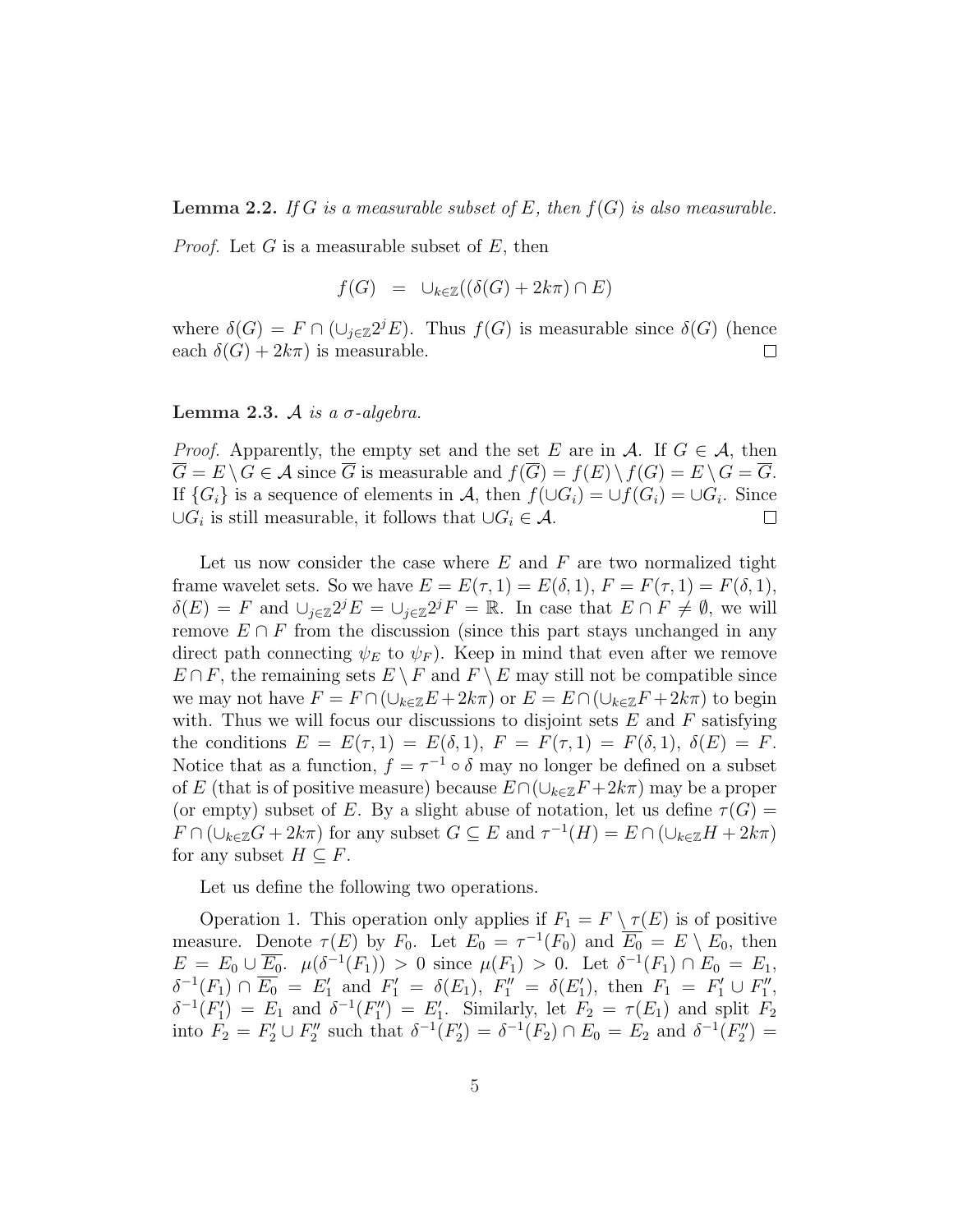$\delta^{-1}(F_2) \cap \overline{E_0} = E_2'$ . Continue in this fashion, we will then have defined  $E_j$ ,  $E'_j$ ,  $F_j$  such that  $E_j \cup E'_j = \delta^{-1}(F_j)$  and  $F_j = \tau(E_{j-1})$ . Finally, define  $E' = \bigcup_{j\geq 1} (E_j \cup E'_j)$  and  $F' = \delta(E') = \bigcup_{j\geq 1} (F'_j \cup F''_j)$ . See the top portion of Figure 1 for an illustration.



Figure 1: An illustration of the derivation of the sets  $E_p$  and  $F_p$  where the line segments stand for the corresponding subsets in  $E$  and  $F$ , not the actual structure of  $E$  and  $F$  in R. However, in the figure, two subsets (in  $E$  and  $F$  respectively) represented by two line segments are translation equivalent if and only if their projections overlap.

Observations.

1. It is obvious from the construction of E' and F' that  $F' = \delta(E')$  (so  $\delta(E \setminus E') = F \setminus F'$  as well) and that  $\tau^{-1}(\delta(E')) \subseteq E'$ .

2.  $F \setminus F' \subseteq \tau(E \setminus E')$ . In fact, since  $F_1 \subseteq F'$  and  $F = \tau(E) \cup F_1$ , we have  $(F \setminus F') = (\tau(E) \setminus \cup_{j \geq 2} F_j)$ , so  $(F \setminus F') \setminus \tau(E \setminus E') = (\tau(E) \setminus \cup_{j \geq 2} F_j) \setminus$  $(\tau(E) \setminus \cup_{j\geq 1} \tau(E_j)) = (\tau(E) \setminus \cup_{j\geq 2} F_j) \setminus (\tau(E) \setminus \cup_{j\geq 2} F_j) = \emptyset$ . It follows that  $\tau^{-1}(F \setminus F') \subseteq E \setminus E'.$ 

Operation 2. Operation 2 only applies if  $\mu(\overline{E'} \setminus \tau^{-1}(F \setminus F')) > 0$ . It is just like Operation 1 with  $F \setminus F'$  taking the role of E and  $E \setminus E'$  taking the role of F. As before, let  $E_{-1} = (E \setminus E') \setminus \tau^{-1}(F \setminus F')$ . If  $\mu(E_{-1}) = 0$  then we stop here. Otherwise  $\mu(E_{-1}) > 0$  and we let  $F_{-1} = \delta(E_{-1}), E_{-2} = \tau^{-1}(E_1),$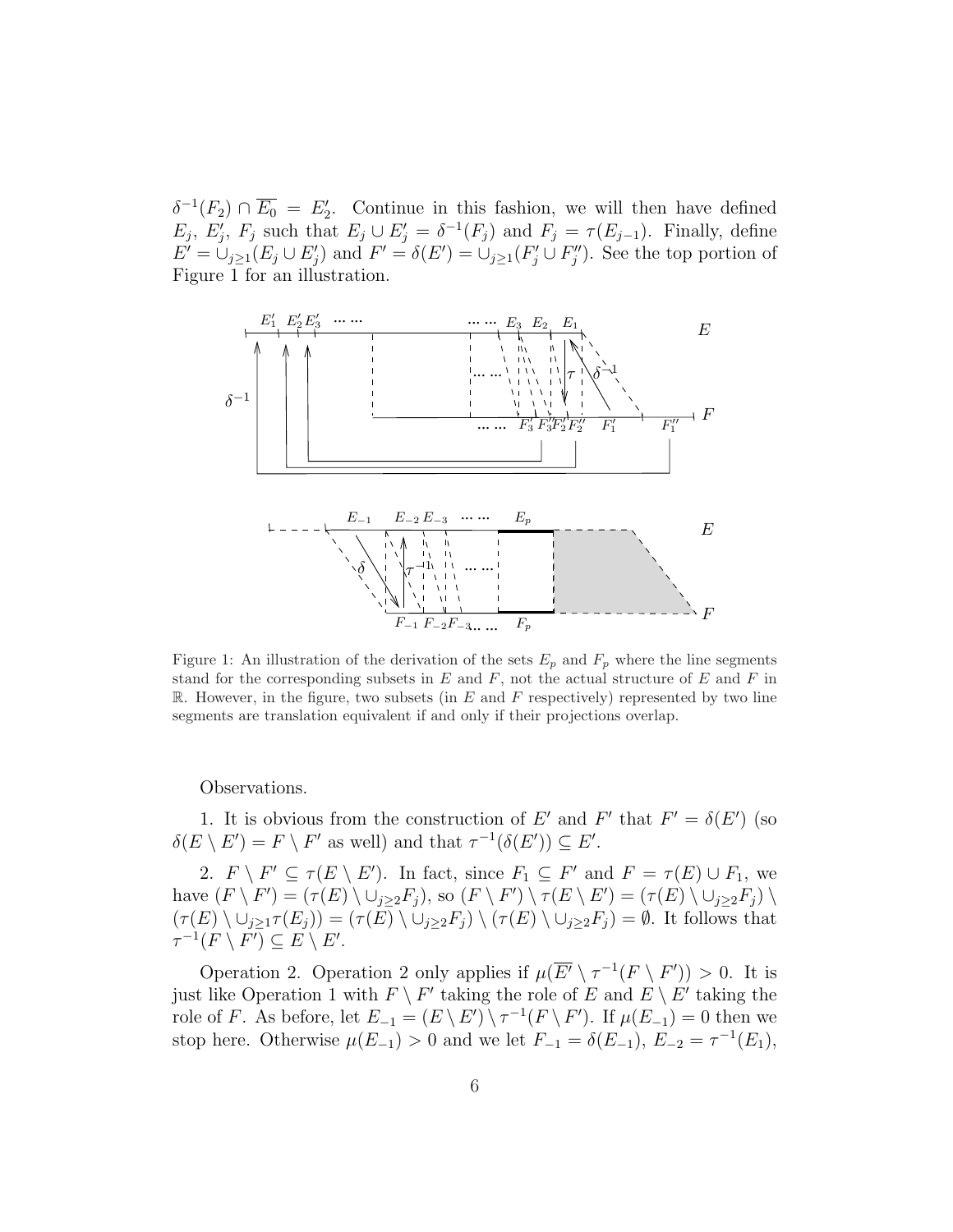$F_{-2} = \delta(E_{-2})$ , and so on. This defines two sequences of disjoint sets  $\{E_{-j}$ :  $j \geq 1$ } and  $\{F_{-j} : j \geq 1\}$  in  $E \setminus E'$  and  $F \setminus F'$  respectively.

Now let  $E'' = \bigcup_{j\geq 1} E_{-j}$ ,  $F'' = \bigcup_{j\geq 1} F_{-j}$  and  $E_p = E \setminus (E' \cup E'')$ ,  $F_p =$  $F \setminus (F' \cup F'')$ . See Figure 1 for an illustration of the relationship among these sets. Similar to the claims we made earlier, we have (the details are left to the reader to verify):

- 3.  $f(E'') \subseteq E''$ .
- 4.  $E_p \setminus \tau^{-1}(F_p) = \emptyset$ .

Notice that  $\delta(E'') = F''$  by its definition. On the other hand,  $F_p \setminus \tau(E_p) =$  $\emptyset$ . To see this, recall that  $\tau^{-1}(F \setminus F') \subseteq E \setminus E'$  so  $F \setminus F' = F_p \cup F'' \subseteq \tau(E \setminus F')$  $(E') = \tau(E_p \cup E'') = \tau(E_p) \cup (\cup_{j \geq 2} \tau(E_{-j})) = \tau(E_p) \cup (\cup_{j \geq 1} F_{-j}) = \tau(E_p) \cup F''$ (since  $\tau(E_{-1}) = \emptyset$ ). Since F'' and  $F_p$  are disjoint, it follows that  $F_p \subseteq \tau(E_p)$ . Thus we have  $F_p = \tau(E_p)$  and  $F_p = \delta(E_p)$ . In other word, we have proved the following lemma.

**Lemma 2.4.** Let  $E$  and  $F$  be two measurable sets satisfying the conditions  $E = E(\tau, 1) = E(\delta, 1), F = F(\tau, 1) = F(\delta, 1), \ \delta(E) = F \text{ and } E \cap F = \emptyset.$ Then the two sets  $E_p$  and  $F_p$  obtained from the above two operations are either of measure zero or they form a compatible pair.

In the following two subsections, we will give two equivalent definitions of the core of a compatible pair  $(E, F)$ .

#### 2.1. The approach by an f-generator

**Definition 2.5.** Let  $(E, F)$  be a compatible pair. A measurable subset  $G \subseteq E$  is said to be an *f-generator* if the union  $\cup_{n \in \mathbb{Z}} f^{(n)}(G)$  is a disjoint union (i.e.,  $\cup_{n\in\mathbb{Z}}f^{(n)}(G) = \cup_{n\in\mathbb{Z}}f^{(n)}(G)$ ). Let X be the collection of all subsets of  $E$  which is generated by an  $f$ -generator.

It is possible that  $E$  is an element of  $X$ . If this is the case then it is easy to see that  $E$  is connected to  $F$  via a direct path, since we can just use the f-generator of  $E$  to construct the direct path. Let us assume that this is not the case for the time being. For any  $M_1, M_2 \in X$ , we say that  $M_1 \leq M_2$  if  $M_1 \subseteq M_2$ .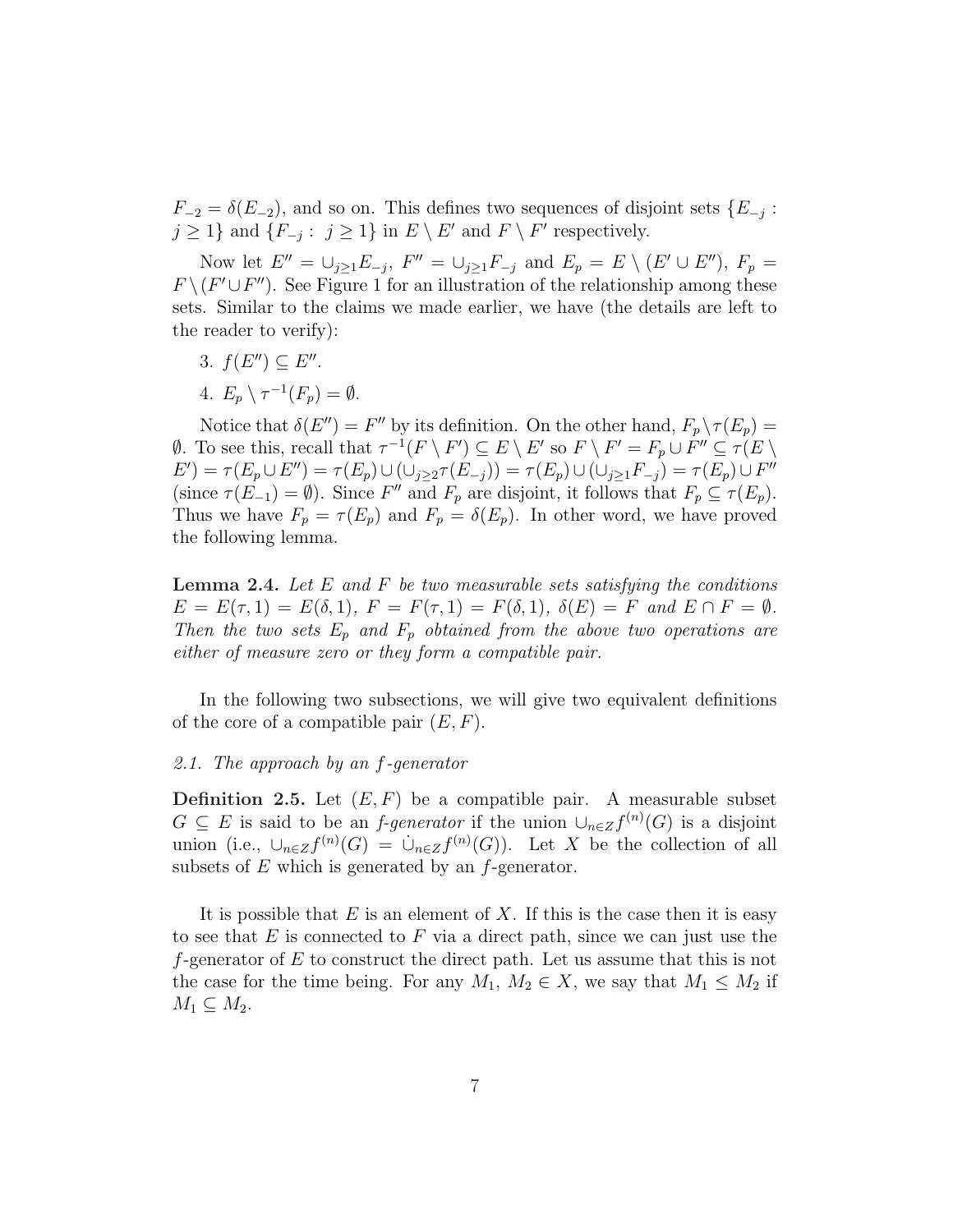**Lemma 2.6.** In the case that X contains sets of positive measure, then the  $\leq$  defined above is a partial order on X and every chain in X has an upper bound.

*Proof.* It is obvious that the  $\leq$  defined above via set inclusion is a partial order on X. Let  $\{M_i\}_{i\geq 1}$  be an ascending sequence in X whose corresponding f-generators are  $G_j$ , then  $M^{\infty} = \bigcup_{j\geq 1} M_j$  is also measurable and we claim that  $M^{\infty}$  can be generated by an f-generator as well. Let  $M_0$  be the empty set so we can write  $M^{\infty} = \bigcup_{j\geq 1} M_j = \bigcup_{j\geq 1} (M_j \setminus M_{j-1})$ . For any  $n \in \mathbb{Z}$ ,  $f^{(n)}$ is a 1-1 mapping so we have  $f^{(n)}(\cup_{j\geq 1}(G_j\setminus M_{j-1}))=\cup_{j\geq 1}f^{(n)}(G_j\setminus M_{j-1})=$  $\cup_{j\geq 1}(f^{(n)}(G_j)\setminus f^{(n)}(M_{j-1}))$ . It follows that  $\cup_{n\in\mathbb{Z}}f^{(n)}(\cup_{j\geq 1}(G_j\setminus M_{j-1}))$  =  $\bigcup_{j\geq 1}(\bigcup_{n\in\mathbb{Z}}f^{(n)}(G_j)\setminus\bigcup_{n\in\mathbb{Z}}f^{(n)}(M_{j-1}))=\bigcup_{j\geq 1}(M_j\setminus M_{j-1})=M^{\infty}$ . For any  $m \neq n$ ,  $f^{(n)}(\cup_{j\geq 1}(G_j \setminus M_{j-1})) \cap f^{(m)}(\cup_{j\geq 1}(G_j \setminus M_{j-1})) = \cup_{j\geq 1, k\geq 1} \{ (f^{(n)}(G_k \setminus M_{j-1})) \cap f^{(m)}(\cup_{j\geq 1}(G_j \setminus M_{j-1})) \}$  $(M_{k-1})) \cap (f^{(m)}(G_j \setminus M_{j-1}))\}.$  If  $j = k$ , then  $f^{(m)}(G_j) \cap f^{(n)}(G_k) = f^{(m)}(G_j) \cap$  $f^{(n)}(G_j) = \emptyset$  by the definition of an f-generator, which then implies that  $f^{(m)}(G_j \setminus M_{j-1}) \cap f^{(n)}(G_j \setminus M_{j-1}) = \emptyset$ . On the other hand, if  $j > k$ , then  $M_k \subseteq M_{j-1}$  and it follows that  $f^{(m)}(G_j \setminus M_{j-1}) \subseteq f^{(m)}(G_j \setminus M_k) \subseteq \overline{M_k}$ . Since  $f^{(n)}(G_k \setminus M_{k-1}) \subseteq f^{(n)}(G_k) \subseteq M_k$ , we also have  $f^{(m)}(G_j \setminus M_{j-1}) \cap f^{(n)}(G_k \setminus M_{j-1})$  $M_{k-1}$ ) =  $\emptyset$ . That is,  $f^{(n)}(\cup_{j\geq 1}(G_j\backslash M_{j-1}))\cap f^{(m)}(\cup_{j\geq 1}(G_j\backslash M_{j-1}))=\emptyset$  if  $m\neq$ n, so  $M^{\infty} = \bigcup_{n \in \mathbb{Z}} f^{(n)}(\bigcup_{j \geq 1} (G_j \setminus M_{j-1}))$ . It is obvious that  $\bigcup_{j \geq 1} (G_j \setminus M_{j-1})$ is a measurable subset of E. Therefore,  $\cup_{i\geq 1}(G_i \setminus M_{i-1})$  is an f-generator of  $M^{\infty}$  hence  $M^{\infty}$  is in X. This proves that  $M^{\infty}$  is an upper bound for the chain.  $\Box$ 

By Zorn's lemma,  $X$  has a maximal element  $M$ . It is necessary that  $0 < \mu(M) < \mu(E)$  since E is not an element of X. The set  $E \setminus M$  is called the *core* of E and is denoted by  $E_c$ . Since  $\tau(E_c) = \tau(E \setminus M)$  $\tau(E) \setminus \tau(M) = F \setminus \tau(M), \, \delta(E_c) = \delta(E \setminus M) = \delta(E) \setminus \delta(M) = F \setminus \delta(M),$  but we know that  $f(M) = M$ , i.e.,  $\tau(M) = \delta(M)$ , so  $\tau(E_c) = \delta(E_c)$  and we call  $F_c = \tau(E_c) = \delta(E_c)$  the core of F and the pair  $(E_c, F_c)$  is called the core of  $(E, F)$ . In case that X contains only the empty set (or sets of measure zero), the core of  $(E, F)$  would be itself.

Finally, for any two measurable sets  $E$  and  $F$  satisfying the conditions of Lemma 2.4, we will define the core of  $(E, F)$  to be the core of  $(E_p, F_p)$  and still denote it by  $(E_c, F_c)$ . Keep in mind that we have  $F_c = \tau(E_c) = \delta(E_c)$  so  $f(E_c) = E_c$ .

Since in general the maximal element in a partial ordered set may not be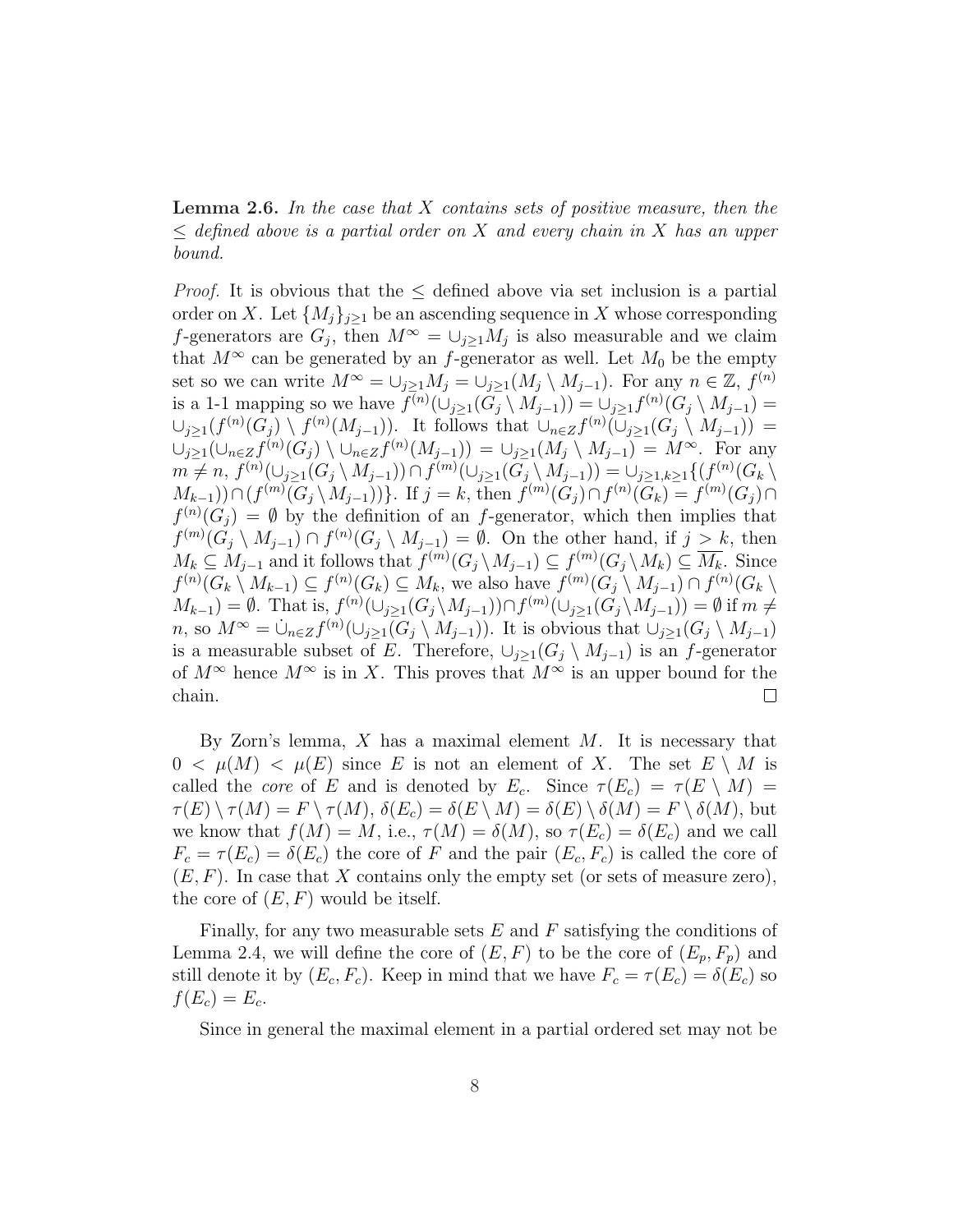unique, we may wonder if the core  $E_c$  of E rely on the maximal element M of the partial ordered set  $X$ . The following theorem answers this question.

**Theorem 2.7.** The maximal element in  $X$  is unique and hence the core  $(E_c, F_c)$  is unique for the compatible pair  $(E, F)$ .

*Proof.* Suppose  $M_1$  is a maximal element with f-generator  $G_1$  and  $M_2$  is another maximal element with f-generator  $G_2$ , i.e,  $M_1 = \dot{\cup}_{n \in \mathbb{Z}} f^{(n)}(G_1)$  and  $M_2 = \dot{\cup}_{n \in \mathbb{Z}} f^{(n)}(G_2)$ . Then  $M_1 \cup M_2 = \dot{\cup}_{n \in \mathbb{Z}} f^{(n)}(G_1 \cup (G_2 \setminus M_1))$ , so  $M_1 \cup M_2$ is in X and  $M_1 \subseteq M_1 \cup M_2$  and  $M_1 \neq M_1 \cup M_2$ , which contradicts the fact that  $M_1$  is a maximal element in X.  $\Box$ 

**Lemma 2.8.**  $E_c$  does not contain any element of X other than measure zero sets.

*Proof.* Assume the contrary, that is, there exists  $A \subseteq E_c$  such that  $A \in X$ and  $0 < \mu(A) < \mu(E_c)$ . Then there exists an f-generator G' such that  $A = \dot{\cup}_{n \in \mathbb{Z}} f^{(n)}(G')$ . Let G be an f-generator corresponding to the maximal element M in X, i.e,  $M = \dot{\cup}_{n \in \mathbb{Z}} f^{(n)}(G)$ . Then  $A \cup M = \cup_{n \in \mathbb{Z}} f^{(n)}(G \cup G')$ , since  $f^{(n)}(G \cup G') = f^{(n)}(G) \cup f^{(n)}(G')$ . Using the given conditions that  $f^{(n)}(G) \subseteq M$ ,  $f^{(n)}(G') \subseteq A \subseteq E_c$  and  $E_c \cap M = \emptyset$ , it is easy to see that for  $n \neq m, f^{(n)}(G \cup G') \cap f^{(m)}(G \cup G') = \emptyset$ . Thus  $A \cup M = \dot{\cup}_{n \in \mathbb{Z}} f^{(n)}(G \cup G')$ . We then have  $M \subseteq A \cup M$  and  $\mu(M) < \mu(A) + \mu(M) = \mu(A \cup M)$ . Thus  $M \leq A \cup M$ , which contradicts the fact that M is a maximal element in  $X$ .  $\Box$ 

#### 2.2. The approach by passable pairs

**Definition 2.9.** Let  $(E, F)$  be a compatible pair. A measurable subset  $A \subseteq E$  is said to be *passable* if  $A \subseteq f(A)$  and the remaining set is of measure zero after Operation 1 (defined in the last section) is applied to A (with A playing the role of E,  $\delta(A)$  playing the role of F in the definition of Operation 1). Let Y be the collection of all passable sets. For the sake of convenience, we will assume that the empty set is also an element in Y .

It is possible that Y contains only the empty set. By definition,  $E$  is not an element of Y since  $F_1 = F \setminus \tau(E) = \emptyset$  so a non-trivial Operation 1 does not apply. For any  $A_1, A_2 \in Y$ , we say that  $A_1 \leq A_2$  if  $A_1 \subseteq A_2$  and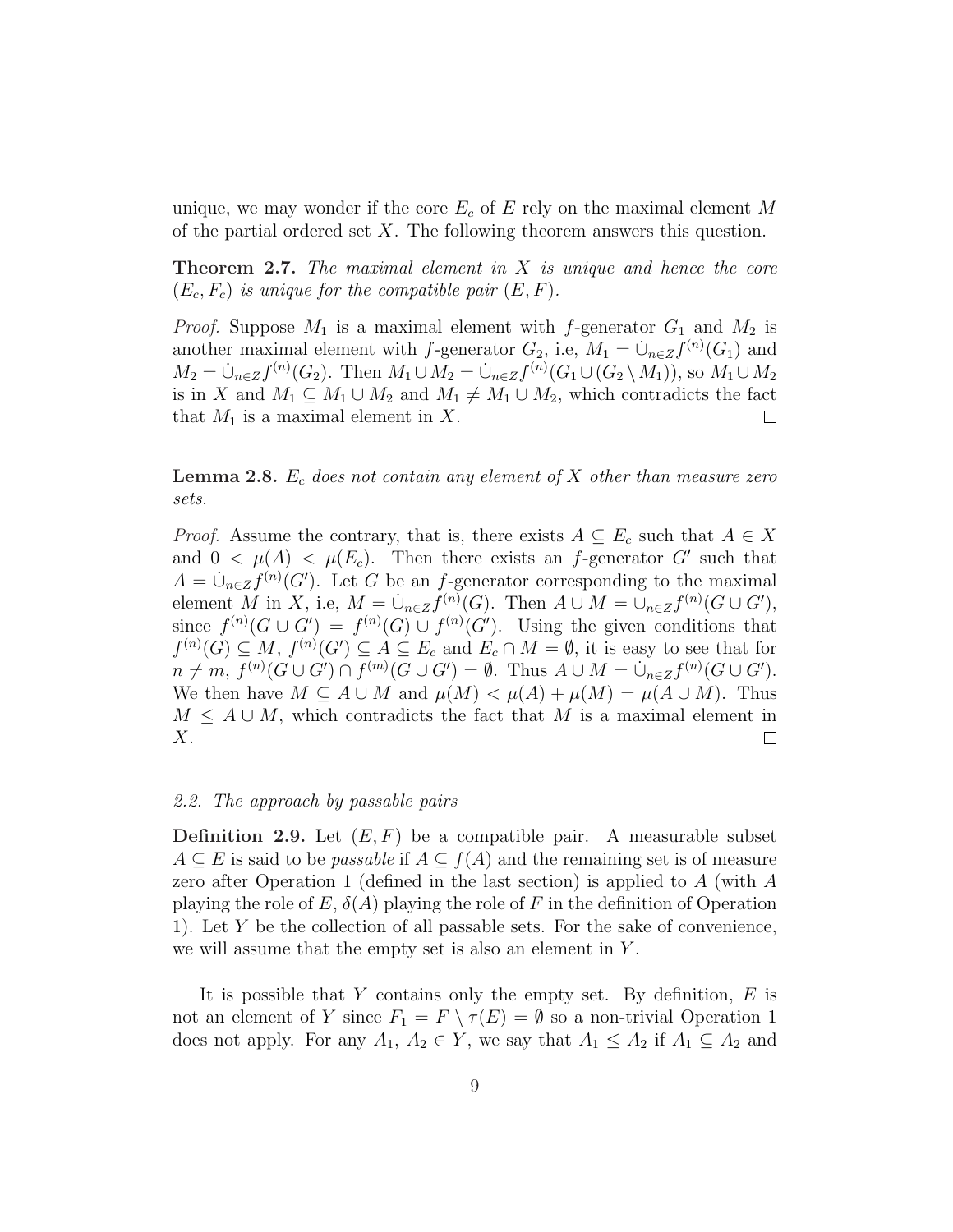

Figure 2: An illustration of a passable set.

 $f(A_1) \setminus A_1 \subseteq f(A_2) \setminus A_2$  (modulo a measure zero set). See Figure 2 for an illustration of a set  $A \in Y$ .

**Lemma 2.10.** In the case that Y contains sets of positive measure, then the  $\leq$  defined above is a partial order on Y and every chain in Y has an upper bound.

*Proof.* It is obvious that  $A \leq A$  for any  $A \in Y$  by the definition of Y. If  $A_1 \leq A_2$  and  $A_2 \leq A_1$ , then  $A_1 \subseteq A_2$  and  $A_2 \subseteq A_1$  so we must have  $A_1 = A_2$ . If  $A_1 \leq A_2 \leq A_3$ , then  $A_1 \subseteq A_2 \subseteq A_3$  and  $f(A_1) \setminus A_1 \subseteq f(A_2) \setminus A_2 \subseteq$  $f(A_3) \setminus A_3$  so  $A_1 \leq A_3$ . Let  $\{A_j\}_{j\geq 1}$  be an ascending sequence in Y, then  $A^{\infty} = \bigcup_{j\geq 1} A_j$  is also measurable and we claim that  $f(A_n) \setminus A_n \subseteq f(A^{\infty}) \setminus A^{\infty}$ . Let  $x \in f(A_n) \setminus A_n$ , then  $x = f(y)$  for some  $y \in A_n$  but  $x \notin A_n$  (so  $x \notin A_k$ ) for any  $k \leq n$  since such  $A_k \subseteq A_n$ ).  $x \in f(A^{\infty})$  since  $y \in A^{\infty}$ . If  $x \in A^{\infty}$ , then  $x \in A_k$  for some  $k > n$ . However,  $x \in f(A_n) \setminus A_n \subseteq f(A_k) \setminus A_k$  (since  $A_n \leq A_k$ ) implies that  $x \notin A_k$ , which is a contradiction. Thus  $x \notin A^{\infty}$ . This proves  $f(A_n) \setminus A_n \subseteq f(A^{\infty}) \setminus A^{\infty}$  for any  $n \geq 1$ . Finally we need to prove that  $A^{\infty}$  is in X. First it is easy to see that  $A^{\infty} \subseteq f(A^{\infty})$ . For any  $k \geq 1$ , let  ${A_n^k}$  and  ${B_n^k}$  be the sets defined in operation 1 (refer to Figure 2 with  $A<sup>k</sup>$  playing the role of A in the figure). Similarly, let  $\{A_n^{\infty}\}\$  and  $\{B_n^{\infty}\}\$  be the sets defined in operation 1 for  $A^{\infty}$ . We need to show that for any  $x \in A^{\infty}$ ,  $x \in A_n^{\infty}$  for some n. Since  $x \in A^{\infty} = \bigcup_{j\geq 1} A_j$ ,  $x \in A_k$  for some  $k \geq 1$ . Thus  $x \in A_n^k$  for some  $n \geq 1$ . But one can show inductively that  $B_j^k \subseteq B_j^{\infty}$  for any  $j \geq 1$  and it follows that  $A_n^k \subseteq A_n^{\infty}$ . Hence  $A^{\infty}$  is an upper bound for the chain.  $\Box$ 

By Zorn's lemma,  $Y$  has a maximal element  $M$ . It is necessary that  $0 < \mu(M) < \mu(E)$  since E is not an element of Y. Notice that in this case,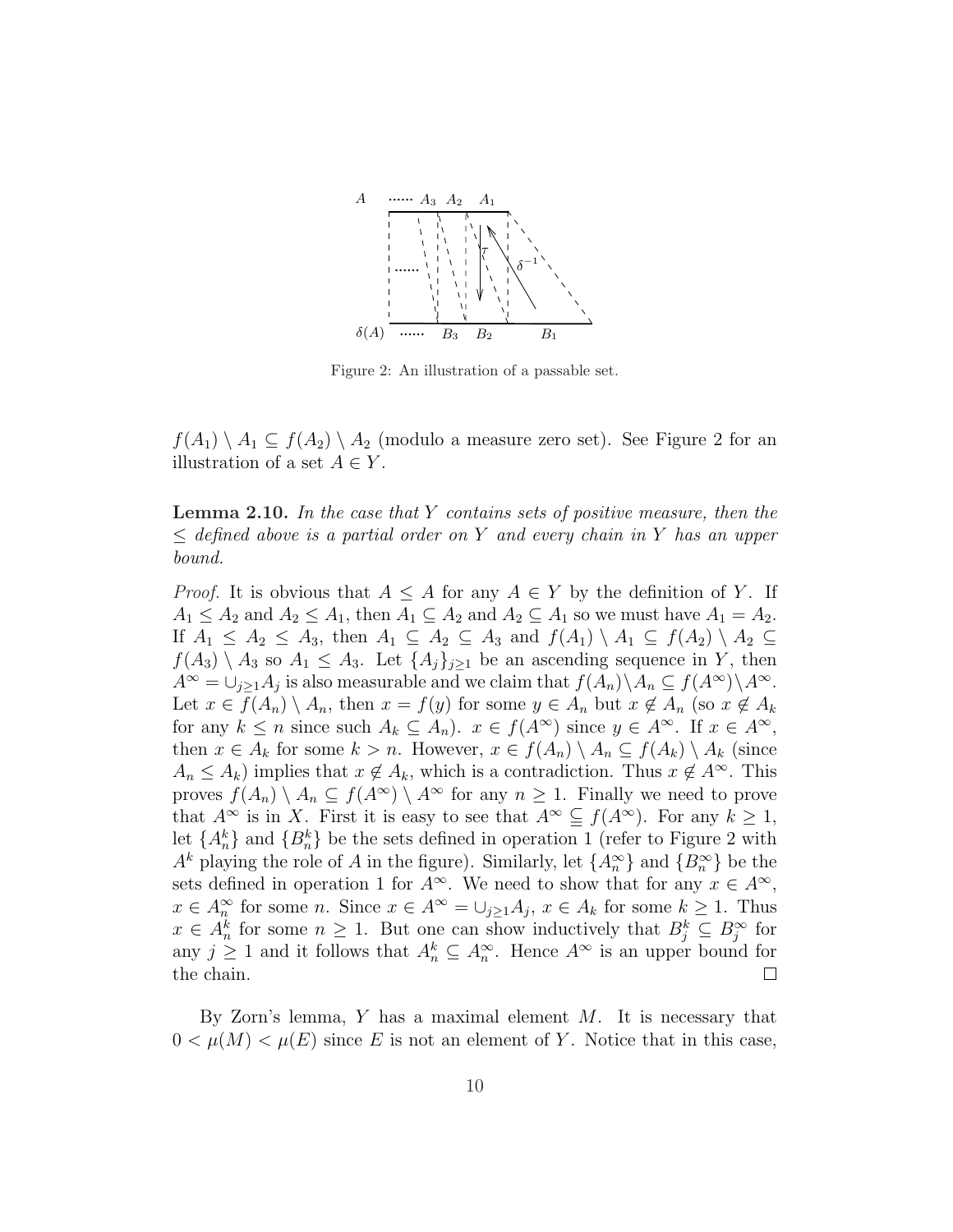it is necessary that  $\mu(f(M) \setminus M) > 0$  since otherwise M would not be in Y. We then perform Operation 2 (defined in Section 2) on  $\overline{M} = E \setminus M$  as shown in Figure 3. The remaining set (denoted by  $E'_{c}$ ) after the operation is defined as the core of E and the corresponding  $F'_{c} = \delta(E'_{c})$  is defined as the core of  $F$ .



Figure 3: An illustration of the core of E.

# Theorem 2.11.  $E_c' = E_c$ .

*Proof.* It is easy to show that  $M_{-1}$  (as shown in Figure 3) is an f-generator. That is,  $L = \dot{\cup}_{n \in \mathbb{Z}} f^{(n)}(M_{-1})$  is an element in X and  $E'_c = E \setminus L$ . If L is not maximal in X, then there exists an element N in X such that  $L \subseteq N$  with  $\mu(L) < \mu(N)$ .  $N = \dot{\cup}_{n \in \mathcal{Z}} f^{(n)}(Q)$  for some f-generator Q. Thus  $N \setminus L =$  $\cup_{n\in\mathcal{Z}}f^{(n)}(Q)\setminus\cup_{n\in\mathcal{Z}}f^{(n)}(L)\subseteq\cup_{n\in\mathcal{Z}}f^{(n)}(Q\setminus L)$ . It follows that  $\cup_{n\in\mathcal{Z}}f^{(n)}(Q\setminus L)$ is of positive measure and so is  $\dot{\cup}_{n<0} f^{(n)}(Q \setminus L)$ . Notice that  $\cup_{n \in \mathcal{Z}} f^{(n)}(M_{-1} \cup$  $(Q \setminus L)$  is a disjoint union since  $f^{(n)}(M_{-1}) \subseteq L$  for any n and  $f^{(m)}(Q \setminus L)$  $L \cap L = \emptyset$  for any m (because  $f(L) = L$  so  $f^{(m)}(L) = L$  for any m). Now let  $M' = \bigcup_{n < 0} f^{(n)}(M_{-1} \cup (Q \setminus L)) = (\bigcup_{n < 0} f^{(n)}(M_{-1})) \dot{\cup} (\bigcup_{n < 0} f^{(n)}(Q \setminus L))$  $(L)$ ) =  $M\dot{\cup}(\cup_{n<0}f^{(n)}(Q\setminus L))$ , then  $M'\subseteq f(M')$ . The remaining set after Operation 1 is applied to M' is of measure zero. Thus  $M' \in Y$ , which contradicts the fact that M is a maximal element in Y since  $M \subseteq M'$  and  $\mu(M') = \mu(M\dot{\cup}(\cup_{n<0}f^{(n)}(Q\setminus L)) = \mu(M) + \mu(\cup_{n<0}f^{(n)}(Q\setminus L)) > \mu(M).$ 

Lemma 2.8 can be stated now in a different way as the following lemma. **Lemma 2.12.**  $E_c$  does not contain any subset D with the property  $D \subseteq f(D)$ and  $\mu(f(D) \setminus D) > 0$ .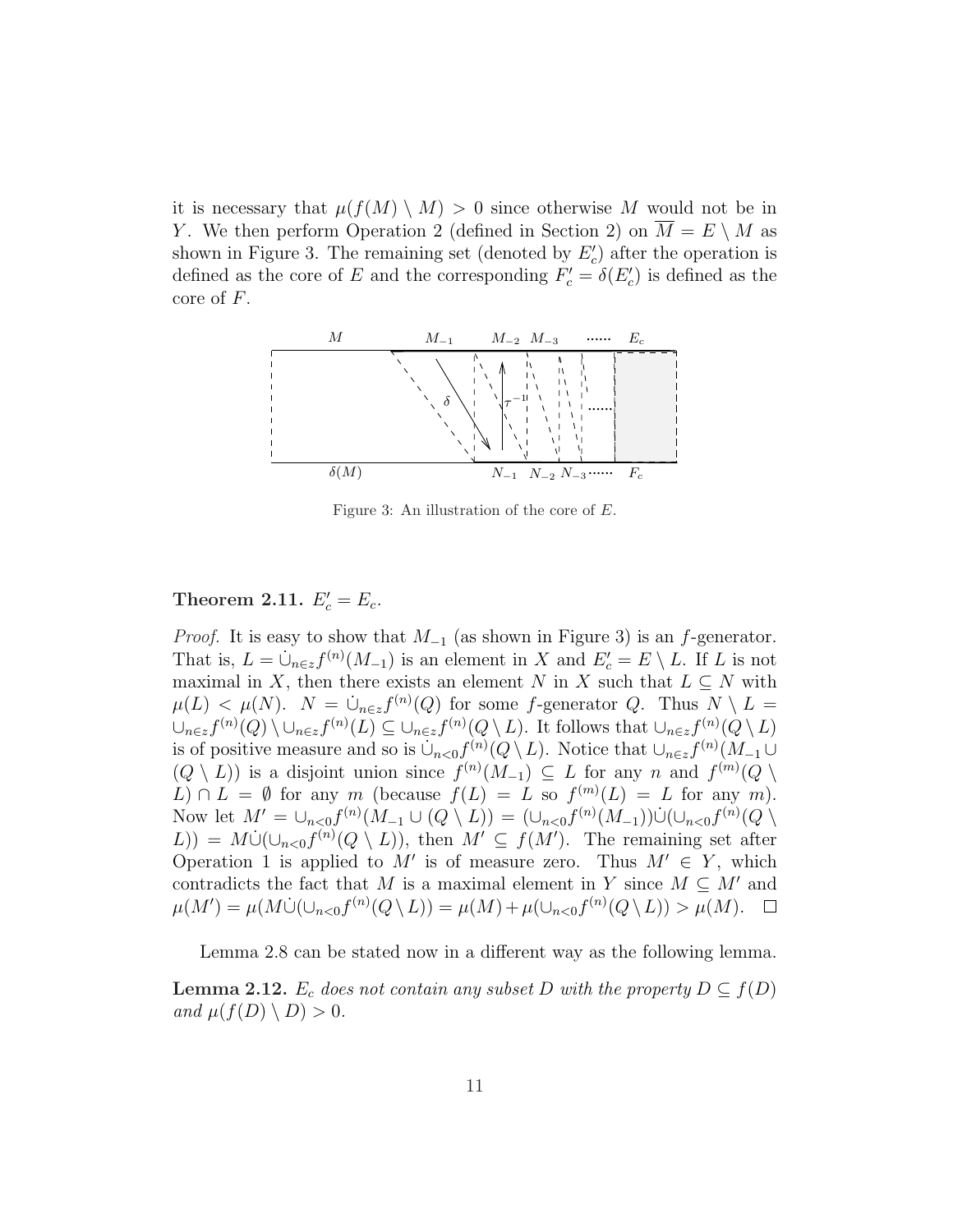#### 3. Examples

In this section we will address the problem regarding the existence of cores. We do so by giving a few examples

Example 3.1. Let  $E = [-8\pi/3, -4\pi/3] \cup [2\pi/3, 4\pi/3]$  and  $F = [-4\pi/3, -2\pi/3] \cup$ [ $4\pi/3, 8\pi/3$ ). For any  $t \in [0, 1]$ , define  $E_t = [-4\pi(2-t)/3, -2\pi(2-t)/3] \cup$  $[2\pi(1+t)/3, 4\pi(1+t)/3]$ . In this example, we have  $f^2(x) = x$  for any  $x \in E$ . Thus the set X contains only the empty set. Consequently,  $E_c = E$ . In fact, for any compatible pair  $(E, F)$ , if there exists some  $k \in \mathbb{Z}$  such that  $f^k(x) = x$  for all  $x \in E$ , then  $E_c = E$ .

**Example 3.2.** For any pair of NTFW sets E, F such that  $\tau(E) \cap F = \emptyset$ , E<sub>c</sub> =  $\emptyset$  by definition (by applying Operation 1). For example  $E = \left[-\frac{\pi}{2}\right]$  $\frac{\pi}{2}, -\frac{\pi}{4}$  $\frac{\pi}{4}$ )∪ $\frac{\pi}{4}$  $\frac{\pi}{4}, \frac{\pi}{2}$  $\frac{\pi}{2}$ and  $F = \left[-\frac{\pi}{4}\right]$  $\frac{\pi}{4}, -\frac{\pi}{8}$  $\frac{\pi}{8}$ ) ∪  $\left[\frac{\pi}{8}\right]$  $\frac{\pi}{8}$ ,  $\frac{\pi}{4}$  $\frac{\pi}{4}$ .

Example 3.3. Let  $E = [-\pi, -\frac{\pi}{2}]$  $\frac{\pi}{2}$ )∪ $\left[\frac{\pi}{2}\right]$  $(\frac{\pi}{2}, \pi)$  and  $F = [-2\pi, -\pi) \cup [\pi, 2\pi)$ . Then  $F_1 = \left[-2\pi, -\frac{3\pi}{2}\right]$  $\frac{3\pi}{2}) \cup \left[\frac{3\pi}{2}\right]$  $(\frac{2\pi}{2}, 2\pi)$  (see Figure 1). Using the fact that for any  $x \in$  $\left[\frac{3\pi}{2}\right]$  $(\frac{2\pi}{2}, 2\pi), f^{(-2)}(\overline{x}) = x\overline{7} + \pi/4 + \pi$ , one can show that Operation 1 will remove  $\left[-2\pi, -\frac{4\pi}{3}\right]$  $\frac{4\pi}{3})\cup\left[\frac{4\pi}{3}\right]$  $\frac{4\pi}{3}, 2\pi$ ) from F and  $\left[-\pi, -\frac{2\pi}{3}\right]$  $\left(\frac{2\pi}{3}\right)$   $\cup$   $\left[\frac{2\pi}{3}\right]$  $(\frac{2\pi}{3}, \pi)$  from E. The remaining sets are  $F_{-1} = \frac{5}{1} - \frac{4\pi}{3}$  $(\frac{4\pi}{3}, -\pi) \cup [\pi, \frac{4\pi}{3})$  (in F) and  $\tilde{E}_{-1} = [-\frac{2\pi}{3}]$  $\frac{2\pi}{3}, -\frac{\pi}{2}$  $\frac{\pi}{2}$ )  $\bigcup$   $\left[\frac{\pi}{2}\right]$  $\frac{\pi}{2}, \frac{2\pi}{3}$  $\frac{2\pi}{3}$ ) (in E) respectively. Since  $E_{-1}$  and  $F_{-1}$  are translation redundancy free (namely  $\tau(E_{-1}) \cap F_{-1} = \emptyset$ , applying Operation 2 will remove them completely. So in this case we all have  $E_c = \emptyset$ .

We should point out constructing an example with a nonempty core in a way different from Example 3.1 is a non-trivial problem. In fact, we cannot even prove at this point that such examples exist.

#### 4. The Directed Path of Two NTFW Sets

Definition 4.1. A subset A of E is called an *atom* of the  $\sigma$ -algebra A if  $A \in \mathcal{A}, \mu(A) > 0$  and  $\mu(B) = 0$  for any  $B \subset A$  in  $\mathcal A$  such that  $\mu(B) < \mu(A)$ .

We have the following immediate lemma.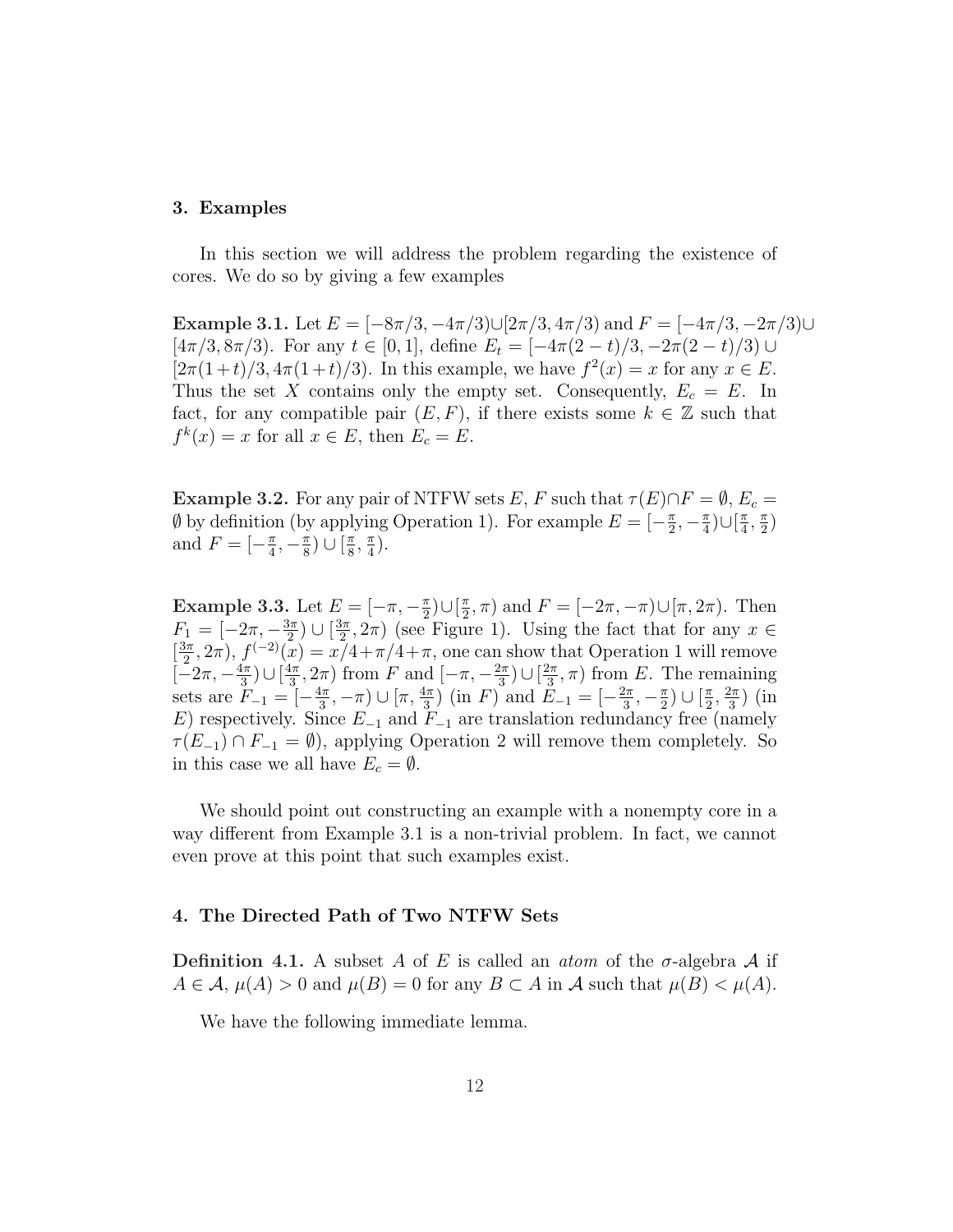**Lemma 4.2.** Let  $\mathcal A$  be as defined in Lemma 2.3 and assume that  $\mathcal A$  has no atoms. Then for any  $A_1, A_2 \in \mathcal{A}$  such that  $A_1 \subset A_2$  and  $\mu(A_1) < \mu(A_2)$ , there exists  $A' \in \mathcal{A}$  such that  $A_1 \subset A' \subset A_2$  and  $\mu(A_1) < \mu(A') < \mu(A_2)$ .

*Proof.* First, we have  $A_2 \setminus A_1 = A_2 \cap \overline{A_1} \in \mathcal{A}$ , where  $\overline{A_1}$  is the complement of  $A_1$  in E. Furthermore,  $\mu(A_2 \backslash A_1) = \mu(A_2) - \mu(A_1) > 0$  by the given condition. Since A does not have any atoms,  $A_2 \setminus A_1$  is not an atom. It follows that there exists  $B \in \mathcal{A}$  such that  $B \subset A_2 \setminus A_1$  and  $0 < \mu(B) < \mu(A_2 \setminus A_1)$ . Thus  $A' = A_1 \cup B$  satisfies the required conditions.  $\Box$ 

**Definition 4.3.** Let E and F be two measurable sets such that  $E = E(\tau, 1)$  $E(\delta, 1), F = F(\tau, 1) = F(\delta, 1), \ \delta(E) = F$  and  $E \cap F = \emptyset$ . Furthermore, let  $(E_c, F_c, \mathcal{A})$  be the  $\sigma$ -algebra defined using the (compatible) core pair  $(E_c, F_c)$ . A continuous set direct-path connecting  $E$  and  $F$  is defined as a parameterized set  $\Psi_t$  such that for each  $t \in [0,1]$ ,  $\Psi_t$  has the following properties: (i)  $\Psi_t \subseteq (E \cup F)$ ; (ii)  $\Psi_t$  is measurable; (iii)  $\Psi_t = \Psi_t(\tau, 1) = \Psi_t(\delta, 1)$ ; (iv)  $\Psi_0 = E$  and  $\Psi_1 = F$ ; (v)  $E \subseteq \bigcup_{k \in \mathbb{Z}} 2^k \Psi_t$  and (vi) For any  $\epsilon > 0$ , there exists  $\delta > 0$  such that  $\mu((\Psi_{t_1} \setminus \Psi_{t_2}) \cup (\Psi_{t_2} \setminus \Psi_{t_1})) < \epsilon$  whenever  $|t_1 - t_2| < \delta$ .

**Lemma 4.4.** Let E and F be two measurable sets such that  $E = E(\tau, 1)$  $E(\delta, 1), F = F(\tau, 1) = F(\delta, 1), \ \delta(E) = F$  and  $E \cap F = \emptyset$ . Furthermore, let  $(E_c, F_c, \mathcal{A})$  be the  $\sigma$ -algebra defined on the core pair  $(E_c, F_c)$  and let  $\Psi_t$  be a continuous set direct-path connecting E and F. Then for each  $t \in [0,1]$ ,  $\Psi_t \cap E_c \in \mathcal{A}$ .

*Proof.* First let us keep in mind that we have  $\delta(E_c) = F_c$ ,  $\tau^{-1}(F_c) = E_c$ (so  $f(E_c) = E_c$ ). Let  $E_t = \Psi_t \cap E_c$ . Then  $E_c \setminus E_t$  is not a subset of  $\Psi_t$ hence we must have  $\delta(E_c \setminus E_t) \subseteq \Psi_t \cap F_c$  by condition (v) of Definition 4.3. On the other hand,  $\delta(E_c \setminus E_t) \subseteq F_c$  and  $E_t \subseteq E_c$  are both subsets of  $\Psi_t$ so they must be translation redundancy free by condition (iii) of Definition 4.3. It follows that  $\tau^{-1}(\delta(E_c \setminus E_t)) \cap E_t = \emptyset$ , that is  $f(E_c \setminus E_t) \cap E_t = \emptyset$ . So  $f(E_c \setminus E_t) \subseteq E_c \setminus E_t$  since  $f(E_c \setminus E_t) \subseteq E_c$ . Equivalently,  $E_t \subseteq f(E_t)$ . If  $\mu(f(E_t) \setminus E_t) > 0$ , it would contradict Lemma 2.12. Thus we must have  $f(E_t) = E_t$  (modulo a measure zero set).  $\Box$ 

Let  $E$  and  $F$  be two NTFW sets. Without loss of generality, we will assume that  $E \cap F = \emptyset$ , since otherwise we can simply apply the following arguments to the sets  $E \setminus F$  and  $F \setminus E$ . By the definitions of the core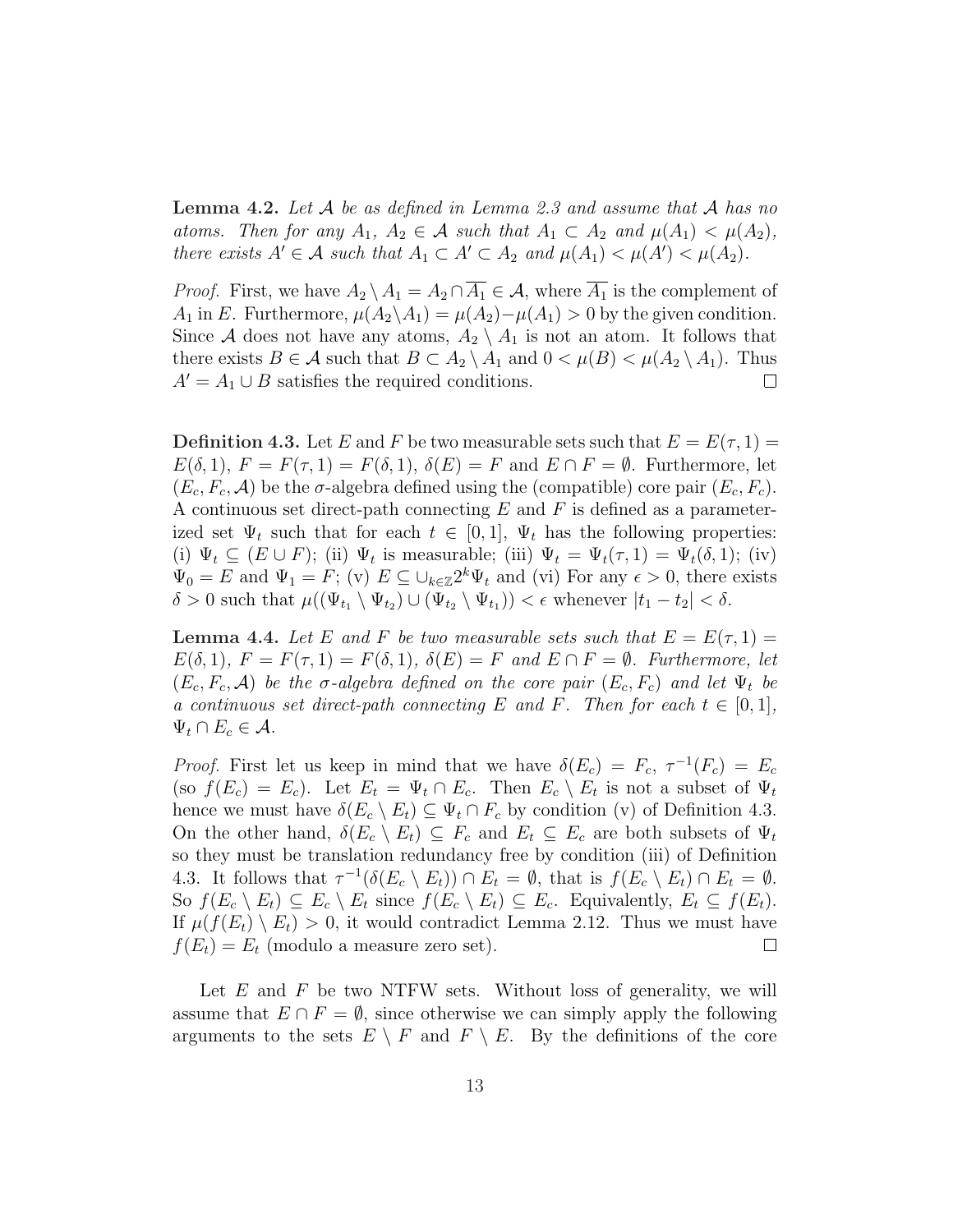of  $(E, F)$  and Operations 1 and 2, we have  $E = E' \cup E'' \cup M \cup E_c$  and  $F = F' \cup F'' \cup \delta(M) \cup F_c$  where M is a maximal element in X with an f-generator Q. So if we could construct set direct-paths  $\Psi_t^1$  connecting E' to F',  $\Psi_t^2$  connecting E'' to F'',  $\Psi_t^3$  connecting M to  $\delta(M)$  and  $\Psi_t^4$  connecting  $E_c$  to  $F_c$ , then  $\Psi_t^1 \cup \Psi_t^2 \cup \Psi_t^3 \cup \Psi_t^4$  is obviously a set direct-path connecting E to F. It turns out that  $\Psi_t^1$ ,  $\Psi_t^2$  and  $\Psi_t^3$  can be similarly constructed. The following is a brief description (readers familiar with this research area know that this is a rather standard procedure).

Recall that  $E' = \bigcup_{j \geq 1} (E_j \cup E'_j), F' = \bigcup_{j \geq 1} F_j, E'' = \bigcup_{j \geq 1} E_{-j}, F'' =$  $\cup_{j\geq 1} F_{-j}$  and there exists an f-generator G such that  $M = \cup_{n\in\mathbb{Z}} f^{(n)}(G)$ . Let  $g = \tau \circ \delta^{-1}$ ,  $h = \delta \circ \tau^{-1}$ . Then  $F_j = g^{(j-1)}(F_1)$  and  $F' = \bigcup_{j \ge 1} g^{(j-1)}(F_1)$ . Similarly,  $E_{-j} = h^{(j-1)}(E_{-1})$  and  $E'' = \bigcup_{j\geq 1} h^{(j-1)}(E_{-1})$ . For any  $t \in [0,1]$ , let  $F_t^1 = F_1 \cap (-\infty, \tan(t - \frac{1}{2}))$  $(\frac{1}{2})\pi$ ),  $E_t^{-1} = E_{-1} \cap (-\infty, \tan(t - \frac{1}{2}))$  $(\frac{1}{2})\pi$ ,  $G_t =$  $G \cap (-\infty, \tan(t - \frac{1}{2}))$  $(\frac{1}{2})\pi$ , then  $F_t^1$ ,  $E_t^{-1}$  and  $G_t$  are all continuous. Define  $\Psi_t^1 = E' \setminus \delta^{-1}(\cup_{j \geq 1} g^{(j-1)}(F_t^1)) \cup (\cup_{j \geq 1} g^{(j-1)}(F_t^1)), \Psi_t^2 = E'' \setminus \cup_{j \geq 1} h^{(j-1)}(E_t^{-1}) \cup$  $\delta(\cup_{j\geq 1} h^{(j-1)}(E_t^{-1}))$  and  $\Psi_t^3 = M \setminus \overline{\cup}_{n\in \mathcal{Z}} f^{(n)}(G_t) \cup \delta(\cup_{n\in \mathcal{Z}} f^{(n)}(G_t)).$  We leave the details for our readers to verify that these are indeed continuous set direct-paths with the desired properties. Thus  $E$  is path connected to  $F$  via a direct path if and only if a set direct-path  $\Psi_t^4$  connecting  $E_c$  to  $F_c$  exists.

**Theorem 4.5.** Let E and F be two NTFW sets and let  $(E_c, F_c, A)$  be the σ-algebra defined using the (compatible) core pair  $(E_c, F_c)$ . Then E and F are path connected via a directed path if and only if  $(E_c, F_c, A)$  contains no atoms.

*Proof.* First, let us assume that there exists an atom  $A \in \mathcal{A}$ . We need to prove that in this case there exists no direct path from  $\psi_E$  to  $\psi_F$ . Assume the contrary, then for each  $t \in [0,1]$ , there exists a measurable set  $E_t \subset E \cup F$ such that: (1)  $E_t = E_t(\tau, 1) = E_t(\delta, 1)$  for each t; (2)  $E_0 = E$  and  $E_1 = F$ ; (3)  $E_t$  is continuous in t. Let  $a = \mu(A) > 0$  and subdivide [0, 1] into small intervals  $[t_j, t_{j+1}]$   $0 \le j \le n-1$  for some large integer n with  $t_0 = 0, t_n = 1$ such that  $|\mu(E_{t_{j+1}}\Delta E_{t_j})| < a$ , this can be done by the definition of  $E_t$ . We claim that if  $A \subset E_{t_j}$  (modulo a measure zero set), then we must also have  $A \subset E_{t_{j+1}}$ . If  $A \subset E_{t_j}$ , then A is contained in the set  $E_{t_j} \cap E_c$ , which is an element of A by Lemma 4.4. Since  $E_{t_{j+1}} \cap E_c$  is also an element of A, we have  $E_{t_j} \cap E_{t_{j+1}} \cap E_c \in \mathcal{A}$  and  $B = A \cap E_{t_j} \cap E_{t_{j+1}} \cap E_c \in \mathcal{A} = A \cap E_{t_{j+1}}$ . Since  $B \subseteq A$ , we must have  $\mu(B) = \mu(A)$  or  $\mu(B) = 0$ . If  $\mu(B) = 0$ , then A must be contained in  $E_{t_j} \setminus E_{t_{j+1}}$  (modulo a measure zero set). But that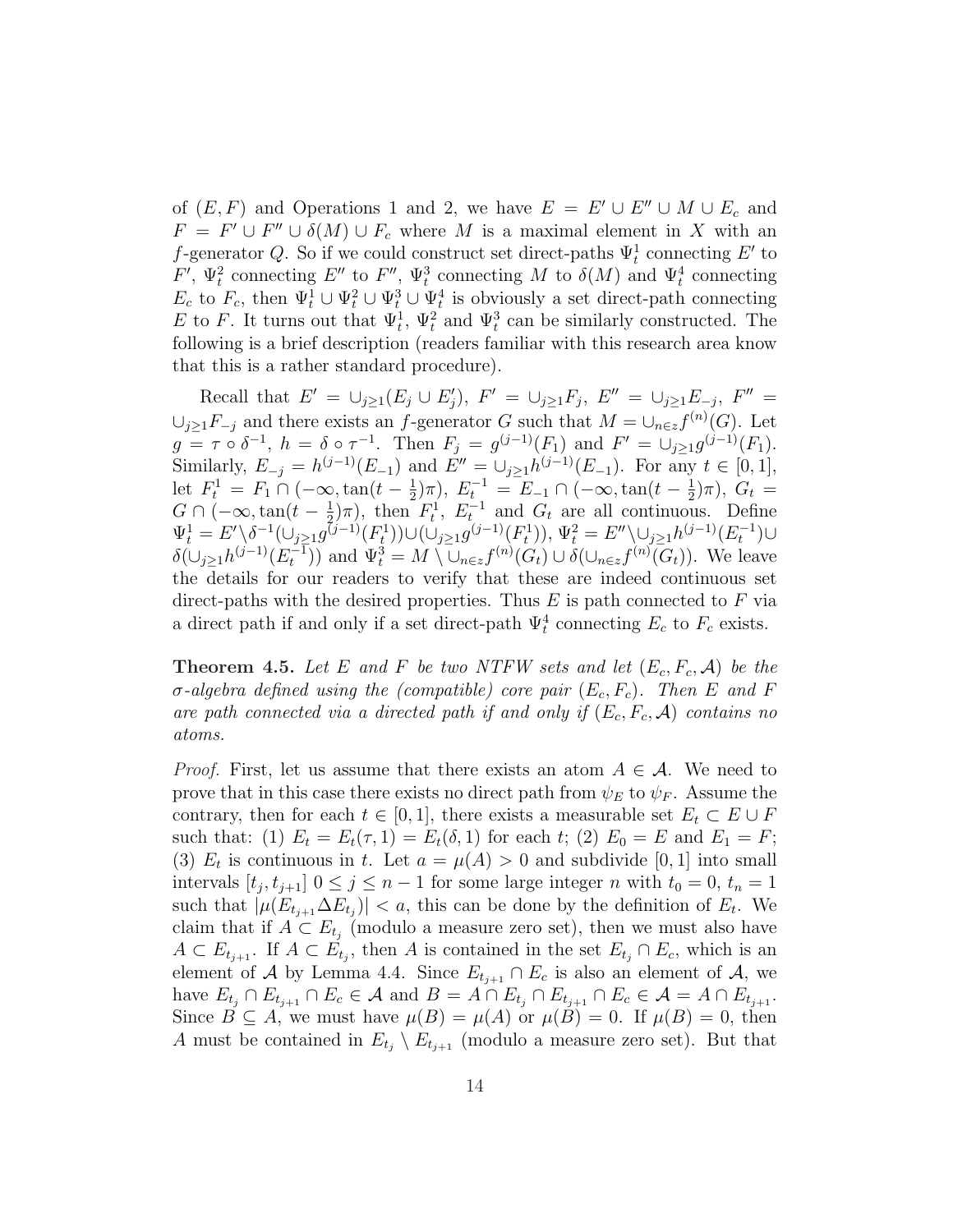is a contradiction since  $\mu(E_{t_j} \setminus E_{t_{j+1}}) < \mu(A) = a$  by our choice of the  $t_j$ 's. Thus we have  $\mu(B) = \mu(A)$ . Hence  $A \subset E_{t_{i+1}}$  (modulo a measure zero set). Since  $A \subset E_{t_0}$ , it follows that  $A \subset E_{t_j}$  for any j by induction. In particular,  $A \subset E_{t_n} = E_1 = F$  (so  $A \subseteq F_c$ ), contradicting the fact that  $A \subset E_c$  (since  $E_c \cap F_c = \emptyset$ . This finishes this part of the proof.

We now assume that  $A$  contains no atoms. We need to show that there exists a continuous  $E_t$  which is a set direct-path connecting  $E_c$  to  $F_c$ . Assume that  $\mu(E_c) = p > 0$  (otherwise there is nothing to prove). We will first show that there exists  $A \in \mathcal{A}$  with the property that  $\mu(A) = p/2$ . If  $\{A_i\}$  is an ascending sequence in A with the property that  $\lim_{i\to\infty} \mu(A_i) = p/2$ , then apparently  $A = \bigcup_{j=1}^{\infty} A_j \in \mathcal{A}$  and  $\mu(A) = p/2$ . Similarly, if  $\{B_j\}$  is a descending sequence in A with the property that  $\lim_{j\to\infty} \mu(B_j) = p/2$ , then  $A = \bigcap_{j=1}^{\infty} B_j \in \mathcal{A}$  and  $\mu(A) = p/2$ .

Consider the collection C of all elements A of A with the property  $\mu(A) \leq$  $p/2$ . C is partially ordered under the set inclusion operation. Furthermore, every totally ordered subset of  $C$  has an upper bound. By Zorn's Lemma, there exists a maximal element S of C. We claim that  $\mu(S) = p/2$ . Assume that this is not the case, i.e.,  $0 < \mu(S) < p/2$ . Let  $b = p/2 - \mu(S)$  and consider  $\overline{S} \in \mathcal{A}$ . Since  $\overline{S}$  is not an atom, there exists  $S_1 \in \mathcal{A}$ ,  $S_1 \subset \overline{S}$  such that  $0 < \mu(S_1) < \mu(\overline{S})$ . If  $\mu(S_1) \leq b$  or  $\mu(\overline{S} \setminus S_1) \leq b$ , then we would have  $S \cup S_1 \in \mathcal{C}$  or  $S \cup (\overline{S} \setminus S_1) \in \mathcal{C}$  with a larger measure. This contradicts the fact  $S$  is a maximal element in  $C$ . However, if this is not the case, then  $\mu(S_1) < \mu(\overline{S}) - b$  and the same argument can be applied to  $S_1$  (instead of  $\overline{S}$ ) and we will reach a subset  $S_2$  of  $S_1$  that is also an element of A with the property that  $0 < \mu(S_2) < \mu(S_1) - b < \mu(\overline{S}) - 2b$ . This process can then be repeated. However, this process has to terminate at some point since  $b > 0$ is a constant. In other word, at some point, we will get an element  $S_i$  of  $A$ that is contained in  $\overline{S}$  with the property  $0 < \mu(S_j) < b$ . This will again lead us to a contradiction.

The above argument can be immediately extended so that for any number of the form  $j/2^k$ , where j, k are integers such that  $0 < j < 2^k$ ,  $k \ge 1$  and j is odd, there exists  $A_{\frac{j}{2^k}} \in \mathcal{A}$  such that  $\mu(A_{\frac{j}{2^k}}) = \frac{jp}{2^k}$ . Furthermore, the sets  $\{A_{\frac{j}{2^k}}\}$  are totally ordered in terms of set inclusion. That is,  $A_{\frac{j}{2^k}} \subset A_{\frac{j'}{2^k}}$ whenever  $\frac{j}{2^k} < \frac{j'}{2^k}$  $\frac{j'}{2^{k'}}$ . Since the set  $\{\frac{j}{2^i}\}$  $\frac{j}{2^k}$  is dense in [0, 1], it follows we can extend this to a totally ordered set  $\{A_t\}$  for each  $t \in [0,1]$  such that  $A_t \in \mathcal{A}$ for each t,  $\mu(A_t) = tp$  and  $A_t \subset A_{t'}$  whenever  $t < t'$ . We leave the details of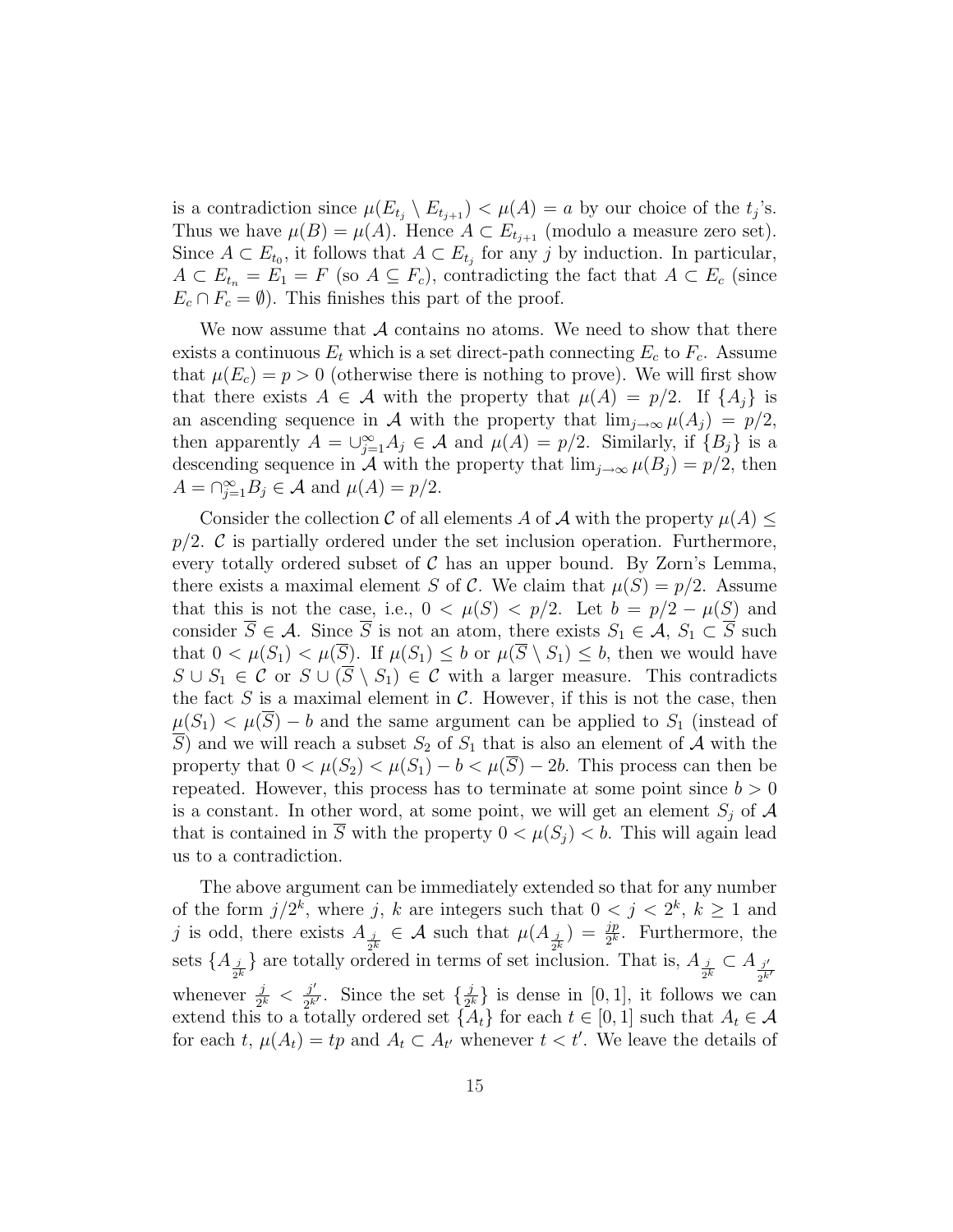this part of the proof for our reader to verify.

We can now construct our direct path. For each  $t \in [0,1]$ ,  $A_t$  is a subset of  $E_c$  with the property that  $f(A_t) = A_t$ . This means that  $A_t$  generates the same subset of R as that of  $\tau(A_t)$  (under the 2-dilation), which is a subset of  $F_c$ . It follows that  $E_t = (E \setminus A_t) \cup \tau(A_t)$  has the property  $E_t = E_t(\tau, 1)$  $E_t(\delta, 1)$ . Apparently, we have  $E_0 = E_c$  and  $E_1 = F_c$ . Furthermore, for any  $t_2 > t_1$ , we have  $E_{t_1} \Delta E_{t_2} = (A_{t_2} \setminus A_{t_1}) \cup \tau(A_{t_2} \setminus A_{t_1})$ . It follows that  $\mu(E_{t_1} \Delta E_{t_2}) = 2(t_2 - t_1)p$  and the continuity of  $E_t$  follows.  $\Box$ 

#### 5. An Ending Remark on the Case of Wavelet Sets

Wavelet sets are special NTFW sets with the extra condition that their Lebesgue measures have to be exactly  $2\pi$ . Let E and F be two wavelet sets and let us consider the similar direct path problem regarding E and F. If  $\Psi_t$ is a set direct-path connecting E to F, then for each  $t \in [0, 1]$ , it is necessary that  $E \cap \Psi_t$  has the property  $f(E \cap \Psi_t) = E \cap \Psi_t$ . In other word, if we define a new  $\sigma$ -algebra  $(E, F, A)$  such that  $A \subseteq E$  is an element of A if and only if  $f(A) = A$ , then it is necessary that  $E \cap \Psi_t \in A$  for each t. The proof of Theorem 4.5 can be easily modified to prove the following corollary.

**Corollary 5.1.** Two wavelet sets  $E$  and  $F$  are path connected via a directed path if and only if the  $\sigma$ -algebra  $(E, F, A)$  contains no atoms.

Notice that the  $\sigma$ -algebra  $(E, F, A)$  in the case of wavelet sets is imposed by the need to preserve the  $2\pi$  measure of the sets involved. The NTFW sets do not have such a measure preservation requirement. It is interesting to see that at the end, a similar  $\sigma$ -algebra structure has to be considered nonetheless.

Acknowledgement. Yuanan Diao is currently supported by NSF grant DMS-0712958. Xunxiang Guo was supported by the Natural Science Foundation of Jiang Xi Province [2007GZS0371] and by SRF for ROCS, SEM. Xunxiang Guo wishes to thank the Department of Mathematics and Statistics at UNC Charlotte for hosting his visit during which this work was completed.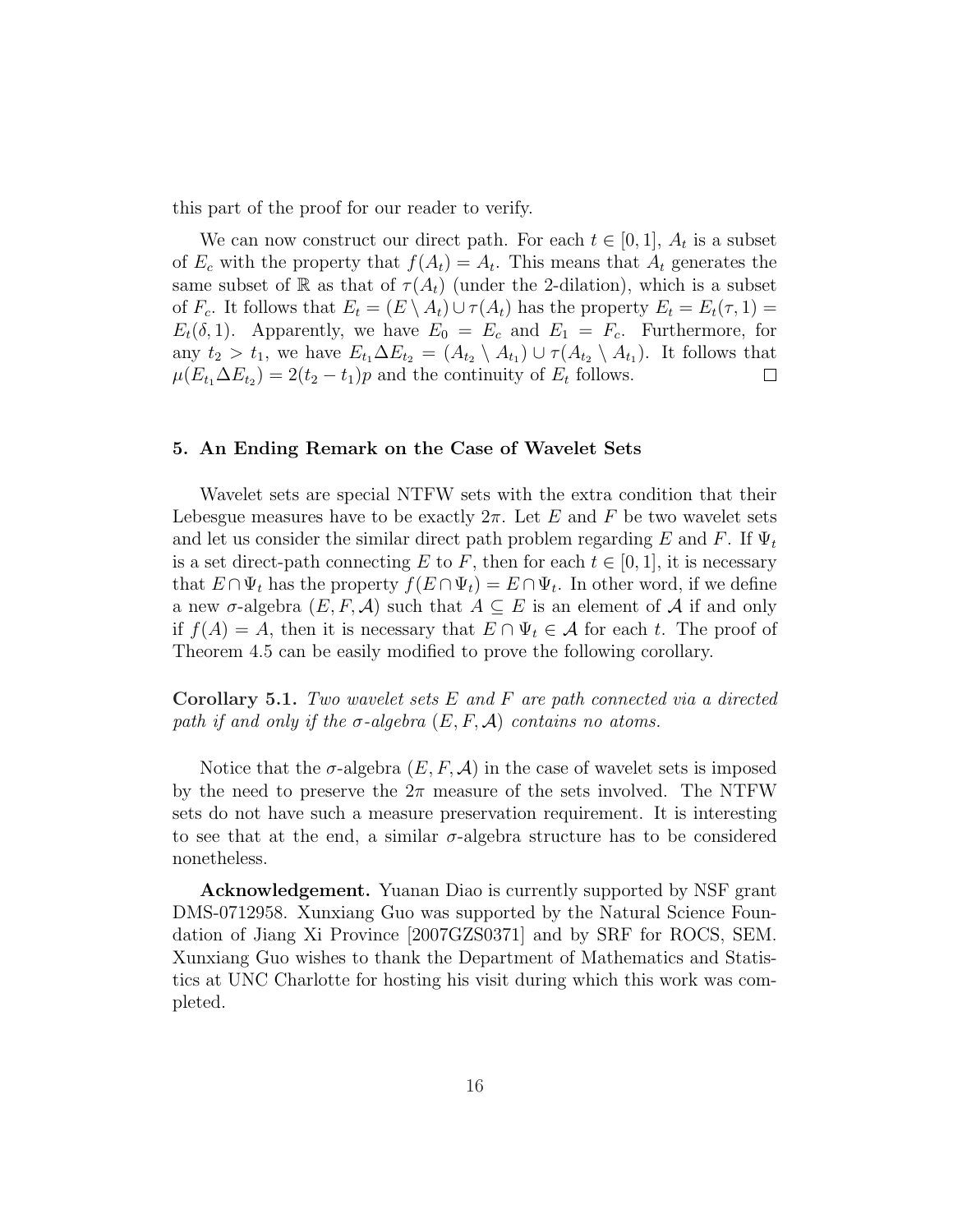#### References

- [1] E. Azoff, E. Ionascu, D. Larson and C. Pearcy, Direct paths of wavelets, Houston J. Math. 29(3) (2003), 737–756.
- [2] C. K. Chui, An Introduction to Wavelets, Acad. Press, New York, 1992.
- [3] X. Dai, Y. Diao and Q. Gu, Frame wavelet sets in R, Proc. of Amer. Math. Soc. 129(7) (2001), 2045–2055.
- [4] X. Dai, Y. Diao and Q. Gu, Subspaces with Normalized Tight Frame *Wavelets in*  $L^2(\mathbb{R})$ , Proc. of Amer. Math. Soc. 130(6) (2002), 1661– 1667.
- [5] X. Dai, Y. Diao, Q. Gu and D. Han, The s-elementary frame wavelets are path-connected., Proc. Amer. Math. Soc.  $132(9)$   $(2004)$ ,  $2567-2575$ .
- [6] X. Dai, Y. Diao, Q. Gu and D. Han, Wavelets with frame multiresolution analysis, J. Fourier Analysis and Applications  $9(1)$  (2003), 39–48.
- [7] X. Dai, Y. Diao, Q. Gu and D. Han, Frame Wavelets in Subspaces of  $L^2(\mathbb{R}^d)$ , Proc. of Amer. Math. Soc. 130(11) (2002), 3259-3267.
- [8] X. Dai and D. Larson, Wandering vectors for unitary systems and orthogonal wavelets, Memoirs Amer. Math. Soc. 134, no. 640, 1998.
- [9] I. Daubechies, Ten lectures on wavelets, CBS-NSF Regional Conferences in Applied Mathematics 61, SIAM, 1992.
- [10] Q. Gu, On Interpolation families of wavelet sets, Proc. of Amer. Math. Soc. 128(10) (2000), 2973–2979.
- [11] D. Han and D. Larson, Frames, bases and group representations, Memoirs Amer. Math. Soc. 147, no. 697, 2000.
- [12] E. Hernández, G. Weiss, A First course on wavelets, CRC Press, Boca Raton, 1996.
- [13] R. Liang, Wavelets, their phases, multipliers and connectivity, Ph. D. Thesis, University of North Carolina at Charlotte, 1998.
- [14] S. Mallat, Multiresolution approximations and wavelet orthonormal basis of  $L^2(\mathbb{R})$ , Trans. Amer. Math. Soc. 315 (1989), 69–87.